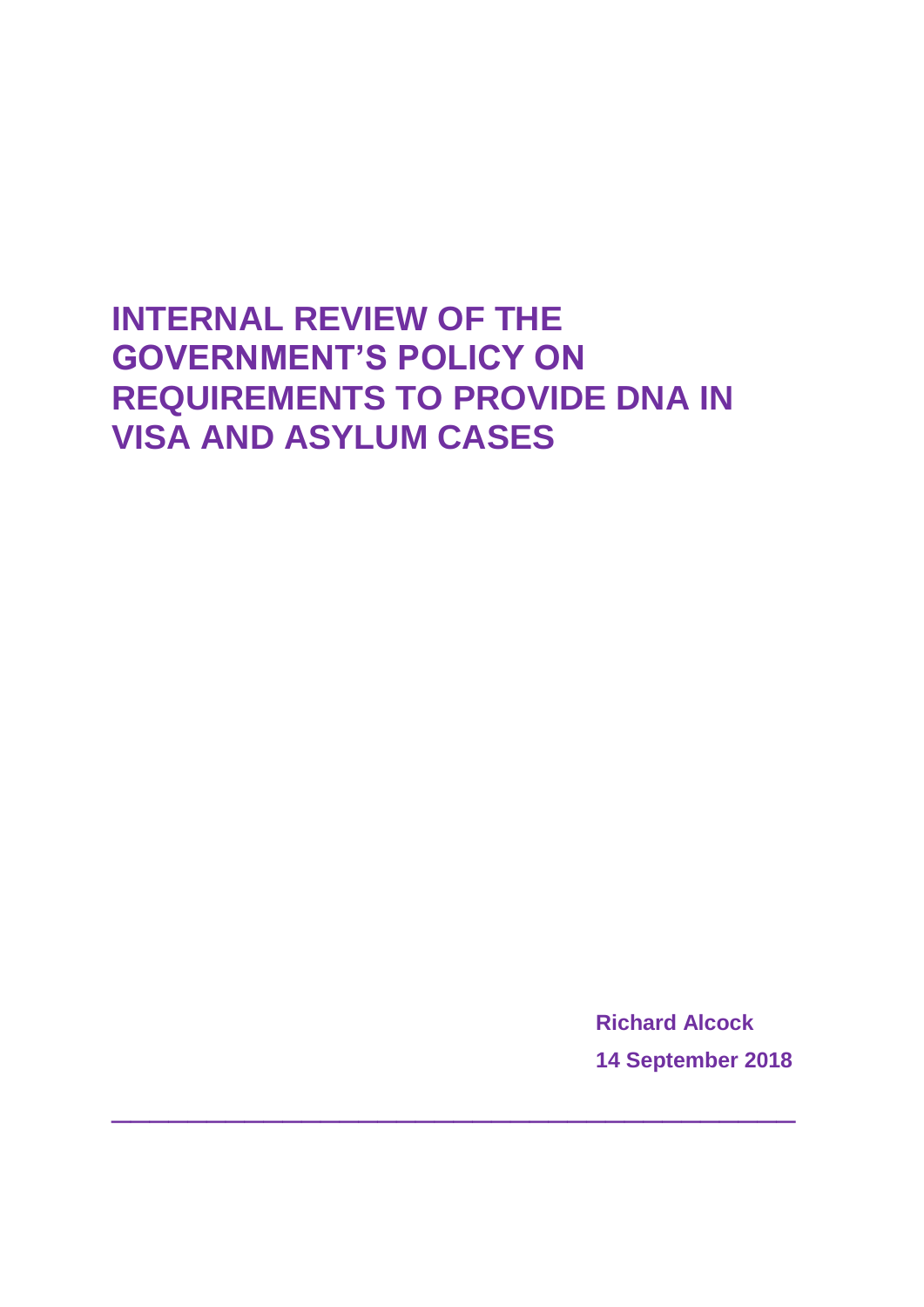#### **INTRODUCTION**

- 1. On 7 June 2018 the Secretary of State for the Home Department was asked two Parliamentary questions relating to the provision of DNA for visa and asylum cases. The Secretary of State replied that "There is no specific requirement for DNA evidence to be provided in immigration cases. It is open to individuals to provide DNA evidence if they choose but this would be on an entirely voluntary basis and where this is submitted, we will consider it". Official Home Office correspondence then came to light that showed that this statement did not reflect operational practices. A number of applicants have been required to provide DNA.
- 2. The Home Office has no legal basis for requiring the provision of DNA information in support of an application relating to immigration status. The Home Office may currently request DNA on a purely voluntary basis. The ability of the Home Office to request but not require must be reflected in all relevant guidance. Also, failure to provide DNA voluntarily can in no way be cited as a determinant in an immigration outcome. It is clear from various guidance products, operational practice and in the handling of Parliamentary questions relating to the provision of DNA, that this is not clearly understood across all policy and operational areas.
- 3. Many types of guidance exist in the Borders Immigration and Citizenship (BICS) System on various IT systems. Work has been carried out over a number of years to simplify and streamline guidance products but there is a great deal of work to do to deliver the improvements in operational assurance that are required. The review found a number of guidance products need clarity or correction in relation to DNA. Greater levels of assurance are required in the production and approval of guidance products.
- 4. Operational practices are shaped by guidance and an array of other factors such as Information Technology tools and assurance arrangements. The review found that these practices, that are primarily informed by published guidance, that is either unclear or incorrect, has led to a number of applicants being advised that they are required to provide DNA. It is impossible to quantify the exact numbers by virtue of operational practices and supporting business systems. Analysis of available data has been carried out and is set out in this review.
- 5. Major reforms are required in terms of both policy and operations to deliver improved operational assurance in relation to the provision of DNA. The reform of policy and operations should be developed not from just a legal/compliance perspective. The experience of the applicant, who may be a vulnerable person seeking to reunite with family, should be at the centre of this work.
- 6. This internal review looks at the law in relation to the use of DNA in immigration cases, reviews recent Parliamentary handing, current guidance, operational practice, training support and assurance arrangements, the practice of intelligence led operations and operational outcomes. The review also considers the need to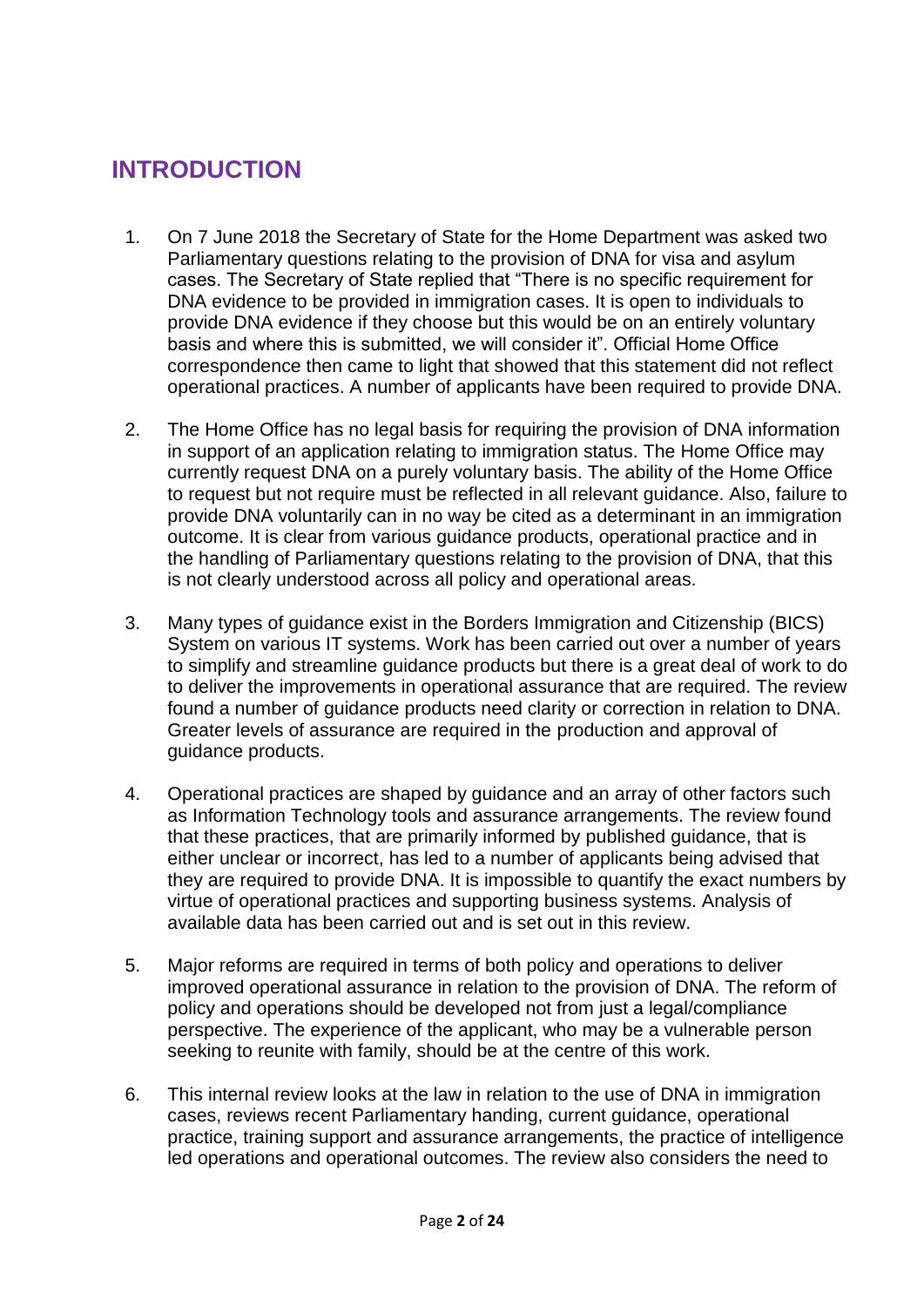review DNA policy before making a number of recommendations. The review terms of reference are at Annex A.

7. The review was conducted between 10 July and 14 September 2018 by reviewing written material (submissions, various guidance documents and information notes, emails, audit material and Independent Commissioner reports) and by speaking to various operational colleagues involved in the implementation of visas and immigration policy; including operational and policy leads. I was assisted by Yvette Jacobs-Garrison and Rachael Anderson and Rachael Anderson and Rachael Anderson and Rachael Anderson and Rachael Anderson and Rachael Anderson and Rachael Anderson and Rachael Anderson who helped collate much of the information required for the review.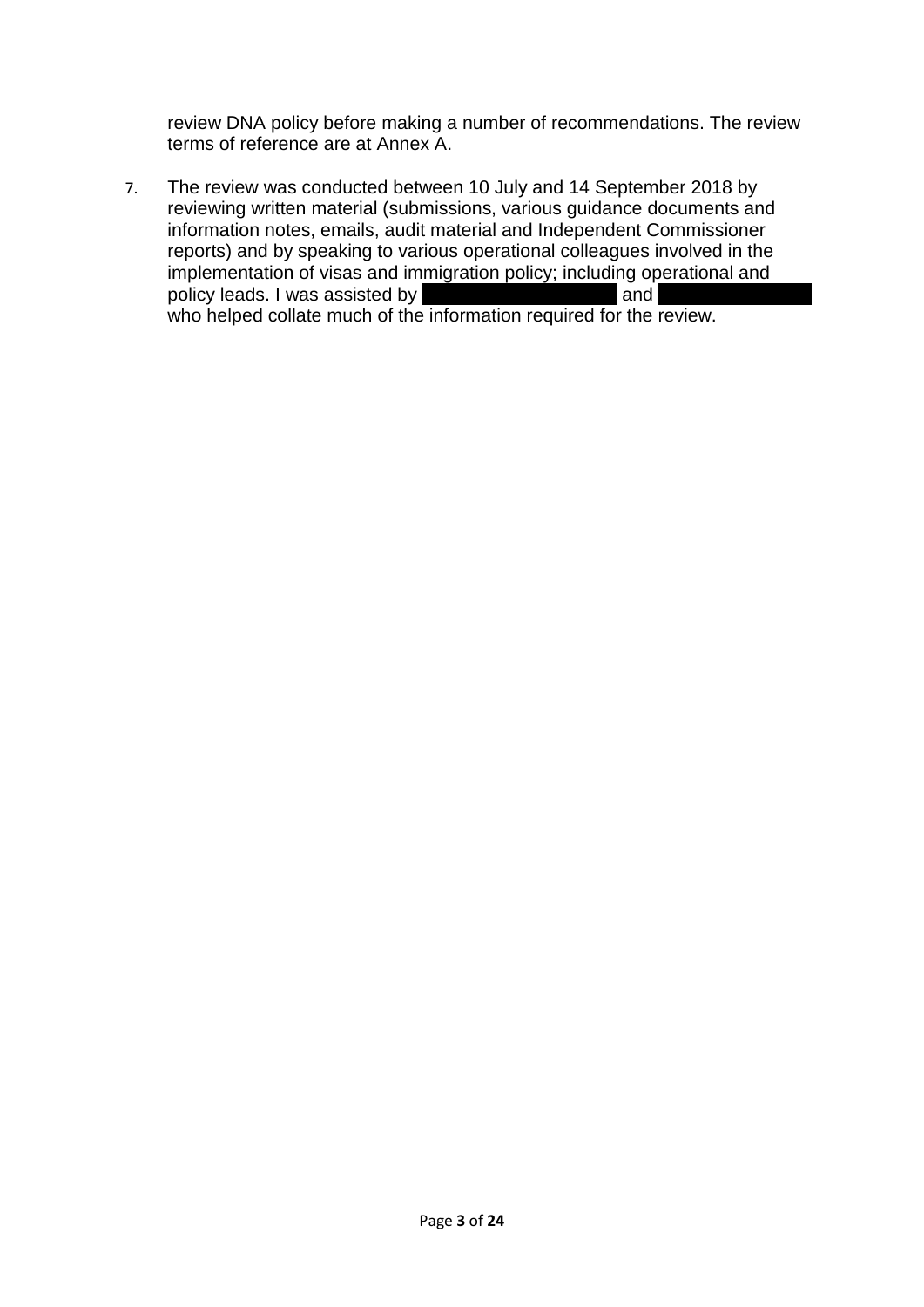### **THE LAW IN RELATION TO THE USE OF DNA IN IMMIGRATION CASES**

- 8. The Home Office has no legal basis for requiring the provision of DNA information in support of an application relating to immigration status. This has been the case since amendments to the UK Borders Act 2007 became law in 2014.
- 9. Counsel regards the relevant statutory provisions as straightforward. Section 126(1) of the Nationality, Immigration and Asylum Act 2002 states that the Secretary of State may, by regulations, require an immigration application to be accompanied by specified "biometric information". "Biometric information" for this purpose has the same meaning as is given to it by s. 15 of the UK Borders Act 2007: s. 126(9), 2002 Act. Section 15(1A) of the UK Borders Act 2007 defines "biometric information" as: "(a) information about a person's external physical characteristics (including in particular fingerprints and features of the iris), and (b) any other information about a person's physical characteristics specified in an order made by the Secretary of State". However, an order under s. 15(1A) (b) "must not specify information about a person's DNA": s. 15(1B)(b). It follows that these provisions, read together, mean that the Secretary of State may not, by regulations, require an immigration application to be accompanied by information relating to a person's DNA.
- 10. The Home Office may currently request DNA, on a purely voluntary basis. The ability of the Home Office to request but not require must be reflected in all relevant guidance. Also, failure to provide DNA voluntarily can in no way be cited as a determinant in an immigration outcome. This must be reflected in relevant guidance and all associated correspondence with an applicant.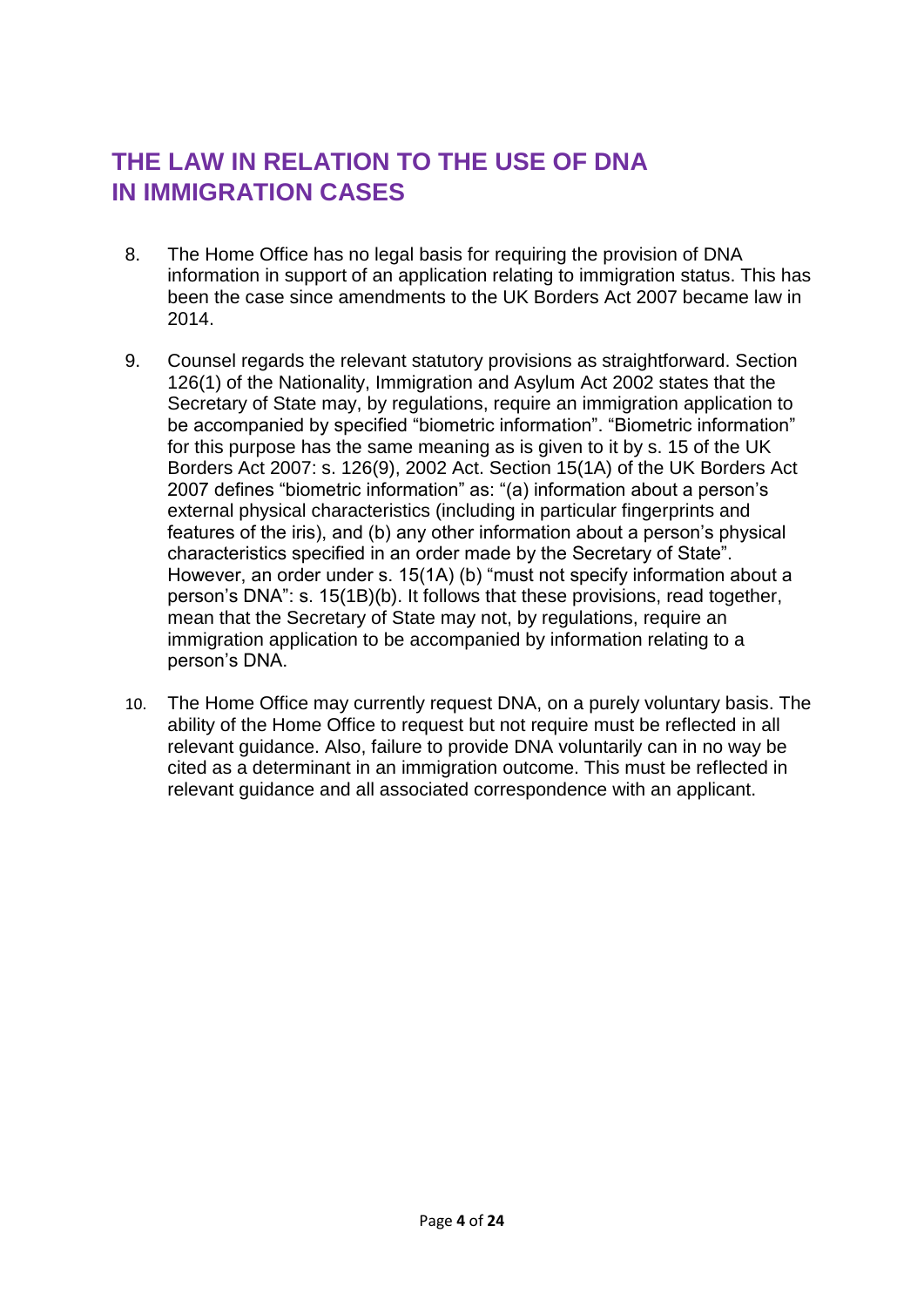### **PARLIAMENTARY QUESTION HANDLING**

- 11. On 7 June 2018 the Secretary of State for the Home Department was asked two Parliamentary questions relating to the provision of DNA for visa and asylum cases. These are as follows:
	- *i. PQ Reference 151250 To ask the Secretary of State for the Home Department, whether it is his policy to require applicants for (a) visas and (b) asylum to provide DNA tests to prove British-born children are theirs.*
	- *ii. PQ Reference 151251 To ask the Secretary of State for the Home Department, in how many cases his Department has required an applicant for a visa or asylum to provide DNA tests to prove that British-born children are their own in the last five years.*
- 12. The following answer was provided for both PQs on 12 June:

*There is no specific requirement for DNA evidence to be provided in immigration cases. It is open to individuals to provide DNA evidence if they choose but this would be on an entirely voluntary basis and where this is submitted, we will consider it.*

- 13. PQs 151250 and 151251 were allocated to and drafted by an asylum policy official and cleared by the SCS Head of Asylum and Family Policy in the BICS and Europe Group.
- 14. The review was advised that as there was no single point of contact for policy in relation to DNA, the asylum policy official consulted with a number of other officials to produce the answer. The policy official was advised by the Security and Identity team in Immigration Enforcement that the Department could not require the provision of DNA. UKVI Central Operations team were also consulted on the draft to comment from an operational perspective.
- 15. The SCS Head of Asylum and Family Policy in the BICS and Europe Group cleared the draft that was produced, checking with policy leads and finalising the language around it not being policy to require DNA. The Head of Asylum and Family Policy advised the review, "I checked with the guidance/policy experts to ensure that it was accurate representation of the policy/guidance issued. The team confirmed to me that it was correct and that it was the approach, as far as they knew, in operation. On that basis I cleared them."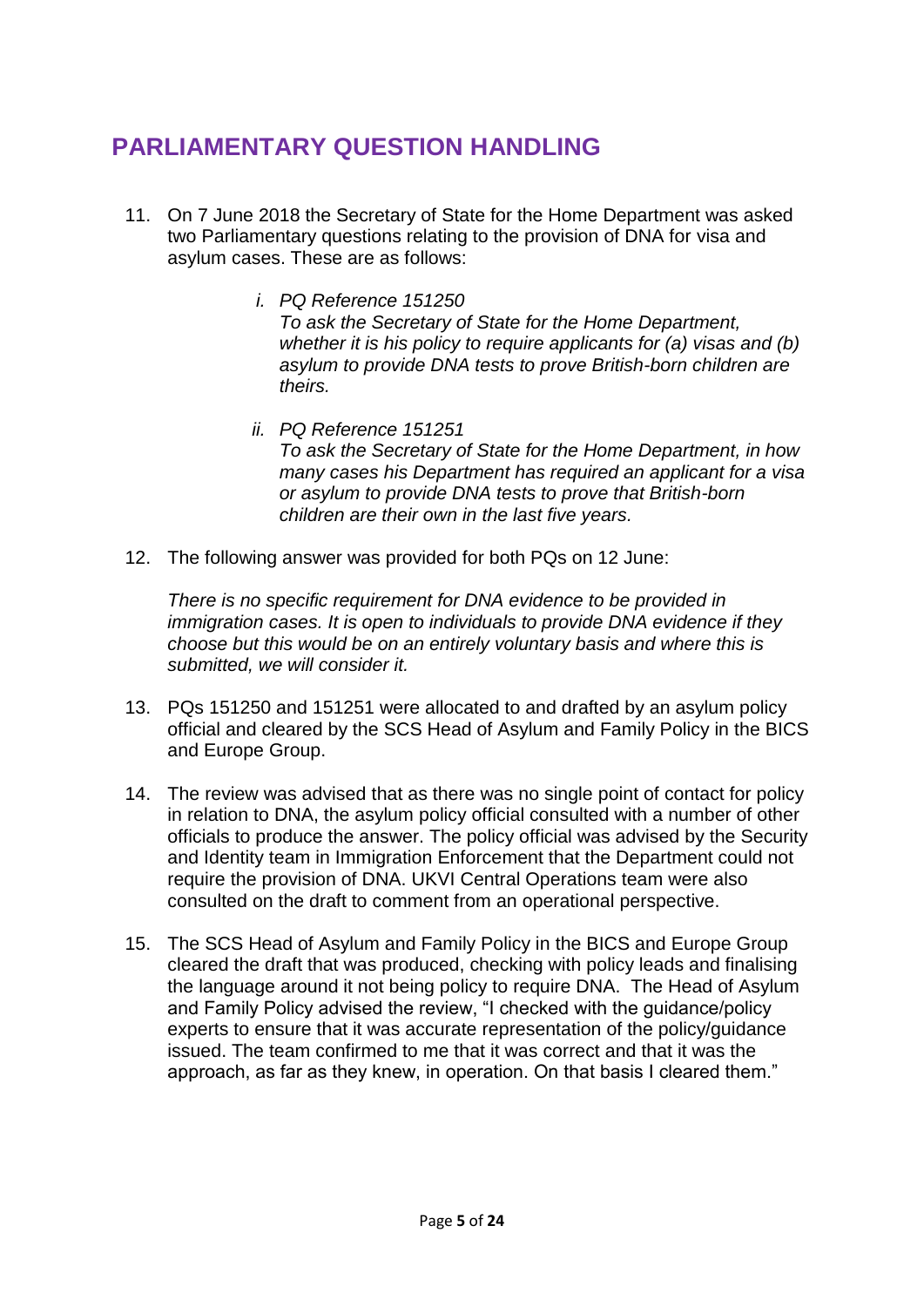- 16. On 18 June 2018 the Secretary of State for the Home Department was asked two further Parliamentary questions relating to the provision of DNA for visa and asylum cases. These are as follows:
	- *PQ Reference 154813 To ask the Secretary of State for the Home Department, pursuant to the answer of 12 June 2018 to Question 151251 on Immigration, in how many cases his Department has asked an applicant for a visa or asylum to provide DNA tests to prove that British-born children are their own in the last five years.*
	- *PQ Reference 154814 To ask the Secretary of State for the Home Department, pursuant to the Answer of 12 June to Question 151250 on Immigration, whether it is his Department's policy to request applicants for (a) visas and (b) asylum to provide DNA tests to prove British-born children are theirs.*
- 17. The following answer was provided for both PQs on 21 June:

*As per the answer on 12 June (UIN 151250 and 151251 refer), the Government does not require specific DNA evidence to be provided in immigration cases.*

- 18. PQs 154813 and 154814 were also drafted by an asylum policy official and cleared by the SCS Head of Asylum and Family Policy in the BICS and Europe Group.
- 19. The initial reaction by Family Policy and Asylum policy officials to PQs 154813 and 154814 was that the PQ answers provided for 151250 and 151251 could be used. A draft was sent to the SCS Head of Asylum and Family Policy in the BICS and Europe Group for clearance. The SCS official asked policy officials "Can we say, As per the answer of 12 June – the Govt does not require or request DNA….". An amended draft was provided to the SCS official and cleared on 19 June. On 21 June, the Immigration Minister questioned whether or not we ever ask for DNA evidence because she recalled seeing something that said we had asked for DNA evidence. There was further correspondence between policy officials noting that DNA could be used in the consideration of cases which led to the final answer that was submitted; the word 'request' was removed.
- 20. After the final answer was submitted, email correspondence on the issue continued. On 25 June the Family Policy lead in the BICS Policy Directorate advised the Asylum Policy lead in the BICS Policy Directorates that, "UKVI do request DNA evidence if they suspect there has been a false paternity claim in a family application. It's not mandatory, and they cannot refuse based on the applicant's refusal to provide it, but they do ask if there is doubt as to a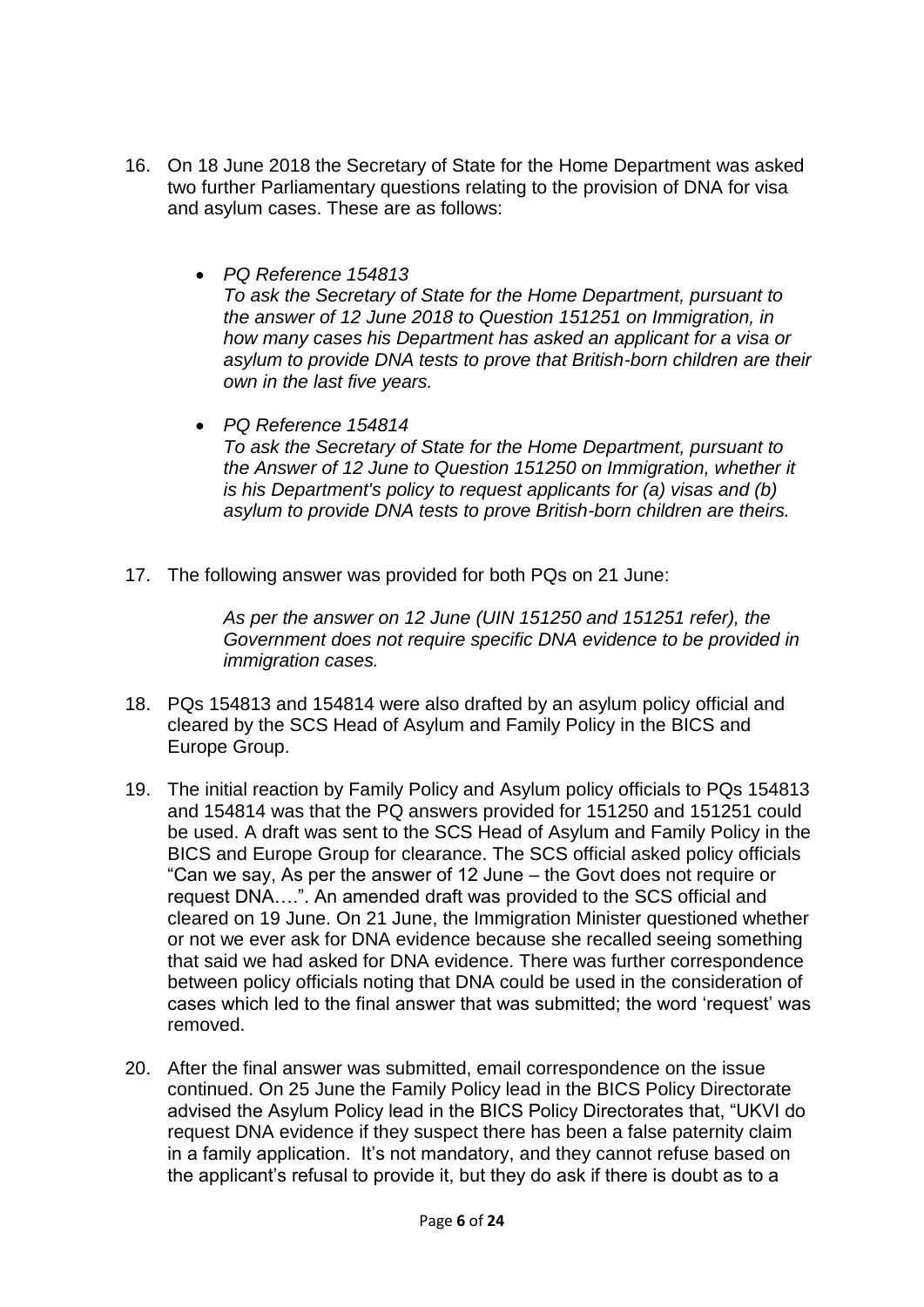child's British status, or the link of a man to a British child, as a result of a man being registered as the father of the child on the birth certificate." On 26 June an official from the Policy, Innovation Excellence and Strategy (PIES) technical support team in UKVI, advised "We do still request DNA evidence in instances where there are doubts over paternity. We do of course use this as a last resort, as we understand the expense and time involved, however there are various concerns which make it necessary. This could include safeguarding, e.g. child trafficking, or immigration abuse, fraudulently obtaining British passports, and chain migration." Concerns were then expressed by an official in the Asylum and Family Policy Unit that incorrect information may have been provided for the PQ responses.

21. On 29 June, an email from the Head of Family and Asylum support policy to colleagues advised that, "I have just spoken to parly branch, and following the conversation that they had with the Head of Asylum and Family Policy last week the answer was altered and the word 'request' removed, that was the part of the answer that concerned me! The final answer that went out was in line with previous responses that we have sent".

#### **What does this tell us?**

- 22. This detailed analysis of the PQ handling over a three week period suggests that the 7 June PQs 151250 and 151251 were answered without sufficient consultation across both policy and operational areas.
- 23. Handling of the subsequent PQs 154813 and 154814 of 18 June shows that there was not a common understanding across all policy and operational areas that the Home Office may request DNA on a purely voluntary basis. There was not a common understanding that failure to provide DNA voluntarily can in no way be cited as a determinant in an immigration outcome.
- 24. The lack of a common understanding should have prompted policy and operational leaders to ensure greater clarity in relation to DNA policy, guidance and operational practices.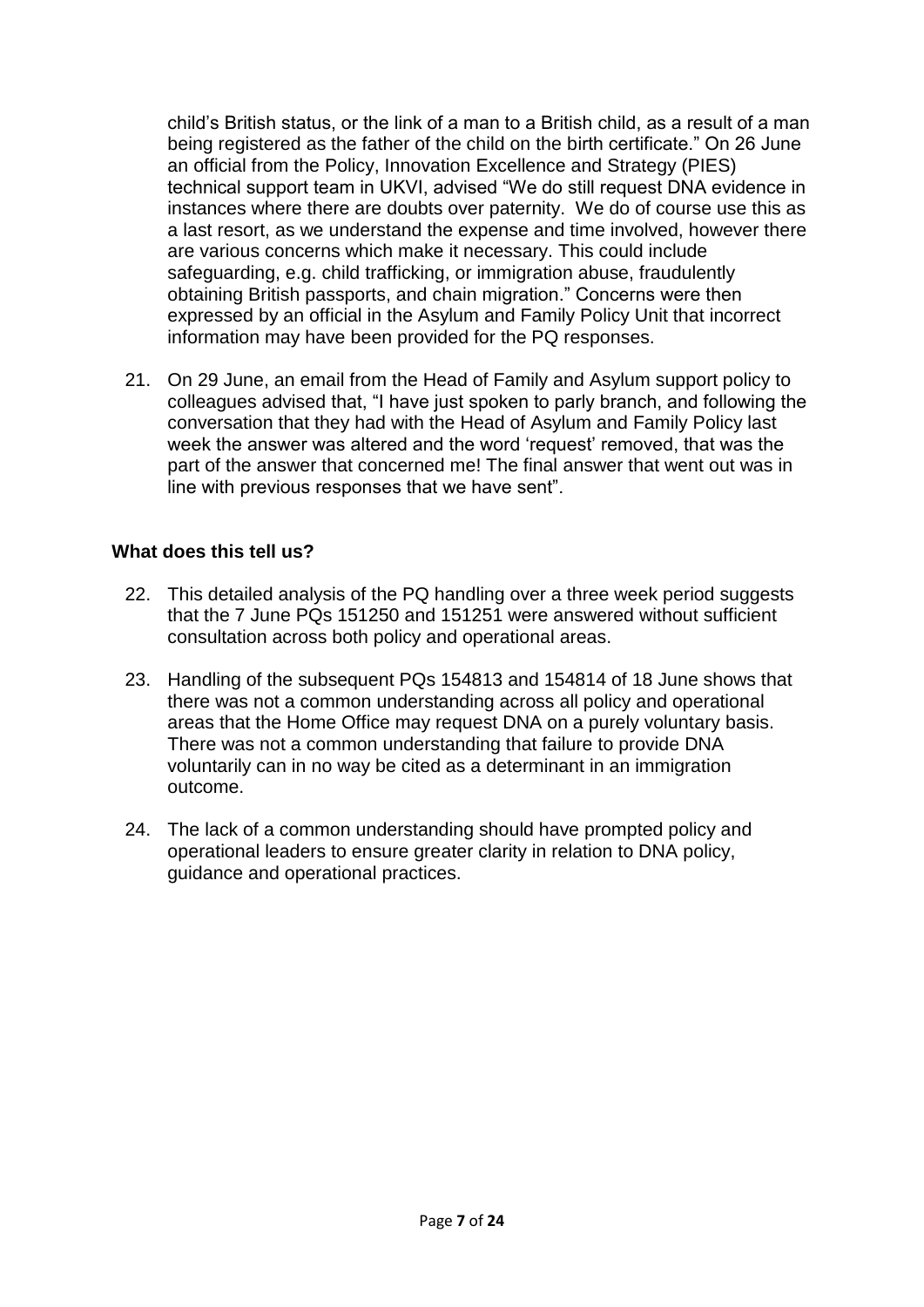# **CURRENT GUIDANCE**

- 25. The guidance pertaining to UK Visa and Immigration work is very complex; some 40,000 pieces of guidance exist over seven IT systems. A search for "Immigration rules" on .GOV.UK returns some 41,954 results; a search for "DNA" on .GOV.UK returns some 1,000 results and a search for "Immigration rules DNA" on .GOV.UK returns some 42,784 results.
- 26. Many types of guidance exist to assist in the application of the law, which includes the immigration rules that are set out in secondary legislation, and departmental policy. These include:
	- Guidance on specific topics, for example, family reunion
	- Operational instruments
	- Assisted Decision Making (ADM) tools
	- Case Officer notes
	- Document Generator (DOCGEN) templates to enable the rapid production of correspondence.
	- Local operational instructions
	- Local IT Hubs which bring together guidance products of most relevance to particular caseworking activities.
- 27. The guidance on .GOV.UK and Horizon consists of both current and archive material. All guidance must be approved by policy officials and Home Office Legal advisors; policy officials determine which guidance gets archived.
- 28. Work has been ongoing in various guises since 2005 to simplify guidance products. Work to carry out major legislative reforms stopped after the 2010 General Election. Officials then began focusing their attention on simplifying "GRaFT", Guidance, Rules and Forms and Templates. GRaFT teams, consisting of operational and policy officials, are currently working on simplification and digital transformation initiatives. Some progress has been made, for example 4,000 templates have been reduced to 1,500 following a recent cleansing exercise and 187 asylum guidance products have been reduced to 100. A Simplification Steering Group is now chaired by Simon Bond and Deborah Chittenden continues to oversee all simplification and assurance work. This group was, until recently, chaired by Glyn Williams.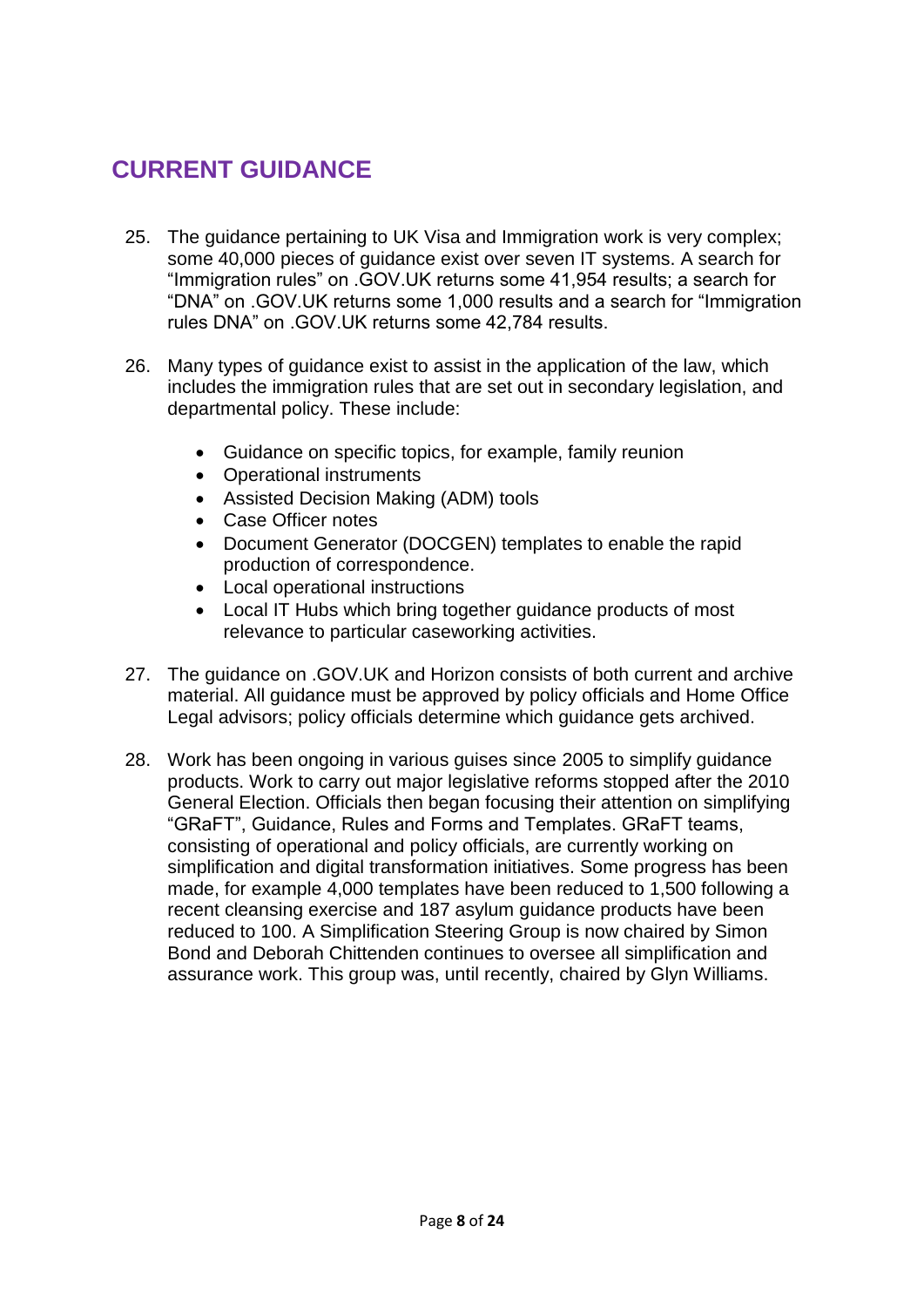#### **GUIDANCE ON SEEKING DNA EVIDENCE FOR IMMIGRATION AND NATIONALITY PURPOSES.**

- 29. In relation to guidance on seeking DNA evidence for immigration and nationality purposes, the review found that various guidance products require either further clarity or correction. Some examples follow, but this is not a complete list given the scale and various types of products that are available.
- 30. For UKVI asylum cases, the Dublin III Regulation (version) published for Home Office officials on 2 November 2017, states that "it is not essential for DNA evidence to be provided in every case, as within the list annexed to the Implementing Regulation the issue of DNA evidence is mentioned in the context of it being necessary only in the absence of other satisfactory evidence to establish the existence of proven family links that are referred to elsewhere in Articles 11 and 12 of Implementing Regulation (EC) No 1560/2003 as amended by (EU) No.118/2014." **This guidance needs to make clear that the Home Office can only request DNA; applicants have the right to refuse this request. "Not essential for DNA evidence to be provided" suggests a possible requirement.**
- 31. For UKVI settlement cases, Home Office Casework instruction "DECIDING FAMILY APPLICATIONS WHERE THERE IS A SUPECTED FALSE PATERNITY CLAIM" dated September 2015, states that a father of a child can be a man who satisfies prescribed requirements as proof of paternity in the British Nationality (Proof of Paternity) Regulations 2006 (as amended by the British Nationality (Proof of Paternity) (Amendment) Regulations 2015). This can be done in two ways, including the production of DNA evidence. **This guidance needs to make clear that the Home Office can only request DNA; applicants have the right to refuse this request.**
- 32. For UKVI Gurkha cases, guidance entitled "Gurkhas discharged before 1 July 1997 and their family members" version 1, published for Home Office officials on 28 December 2017, states that "Where the application is made on the basis of the sponsor being the applicant's biological father, the applicant may be required to provide, at their own expense, evidence of this relationship by means of a DNA test provided through the International Organization for Migration (IOM) as specified by UK Visas and Immigration (UKVI). Where a DNA test has been requested, the application will be refused if a sample has not been paid for and provided, without reasonable excuse, within 4 weeks of the request. **This guidance needs to be corrected to make clear that the Home Office cannot require the provision of DNA.**
- 33. For UKVI family reunion cases, guidance entitled, "Family reunion: for refugees and those with humanitarian protection" version 2, published on 29 July 2016 states that "Applicants could include any number of documents to support their claim that they are related as claimed". It makes clear that this could include DNA tests (at the applicant's expense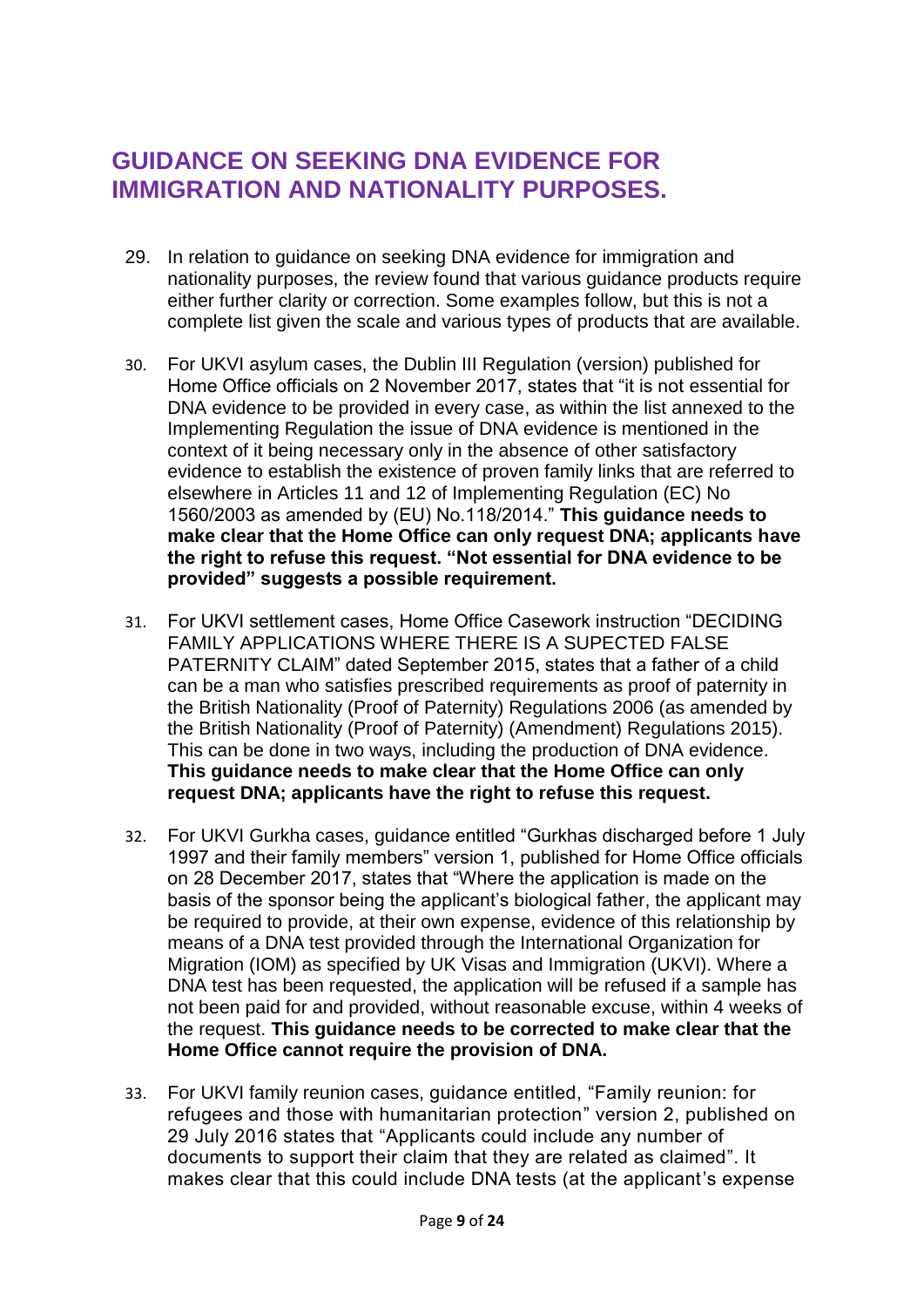and from an organisation [accredited by the Ministry of Justice –](https://www.gov.uk/paternity-testing-approved-laboratories) HM [Courts and Tribunal Service\)](https://www.gov.uk/paternity-testing-approved-laboratories). **Applicants can infer from this that DNA is not mandatory; the guidance does not make this clear.**

- 34. For UKVI European route cases, the Guidance EEA family permit: EUN02, published 13 November 2013, states that "DNA tests may be used as a last resort, but only where all other means of establishing the relationship have been exhausted and there is demonstrable doubt in respect of the authenticity of the claimed relationship". **Applicants can infer from this that DNA is not mandatory; the guidance does not make this clear.**
- 35. In UKVI nationality casework, Home Office Casework instruction "DECIDING FAMILY APPLICATIONS WHERE THERE IS A SUPECTED FALSE PATERNITY CLAIM" dated September 2015. States that a father of a child can be a man who satisfies prescribed requirements as to proof of paternity in the British Nationality (Proof of Paternity) Regulations 2006 (as amended by the British Nationality (Proof of Paternity) (Amendment) Regulations 2015**). This can be done in two ways, including the production of DNA evidence. This guidance needs to make clear that the Home Office can only request DNA; applicants have the right to refuse this request. This is also the case for Nationality Notice 04/15, The British Nationality (Proof of Paternity) (Amendment) Regulations 2015.**
- 36. In relation to suspected false paternity claims, The British Nationality (Proof of Paternity) (Amendment) Regulations 2015 came into effect on 10 September 2015 and amend the British Nationality (Proof of Paternity) Regulations 2006.**The Guidance sets out that DNA evidence (amongst other evidence) can be used to support a paternity claim. But, it is not clear that it can only be provided on a voluntary basis.**
- 37. In relation to HM Passport Office activity, specifically the application for passports outside the UK, guidance exists "DNA Procedures for International Applications" which makes clear that the provision of DNA is voluntary and that applicants are able to provide other documentary evidence of a familial link. The guidance sets out how examiners should respond to applications they refuse, where the applicant failed to provide DNA evidence.
- 38. Overall, the review found that the guidance products used inconsistent language and often failed to provide the clarity needed. Given this and the volume and number of types of guidance available, case officers would likely come across conflicting advice. The review was advised that this sometimes resulted in local guidance products being produced.
- 39. Case management system support tools are also a source of incorrect guidance. UKVI operate a Case Information Database (CID). CID includes a "DOCGEN" system to enable to rapid production of correspondence. DOCGEN has a very large number of letter templates that can be accessed by case officers. Some letter templates in DOCGEN use wording that makes clear that DNA is required. For example, further enquiries letter templates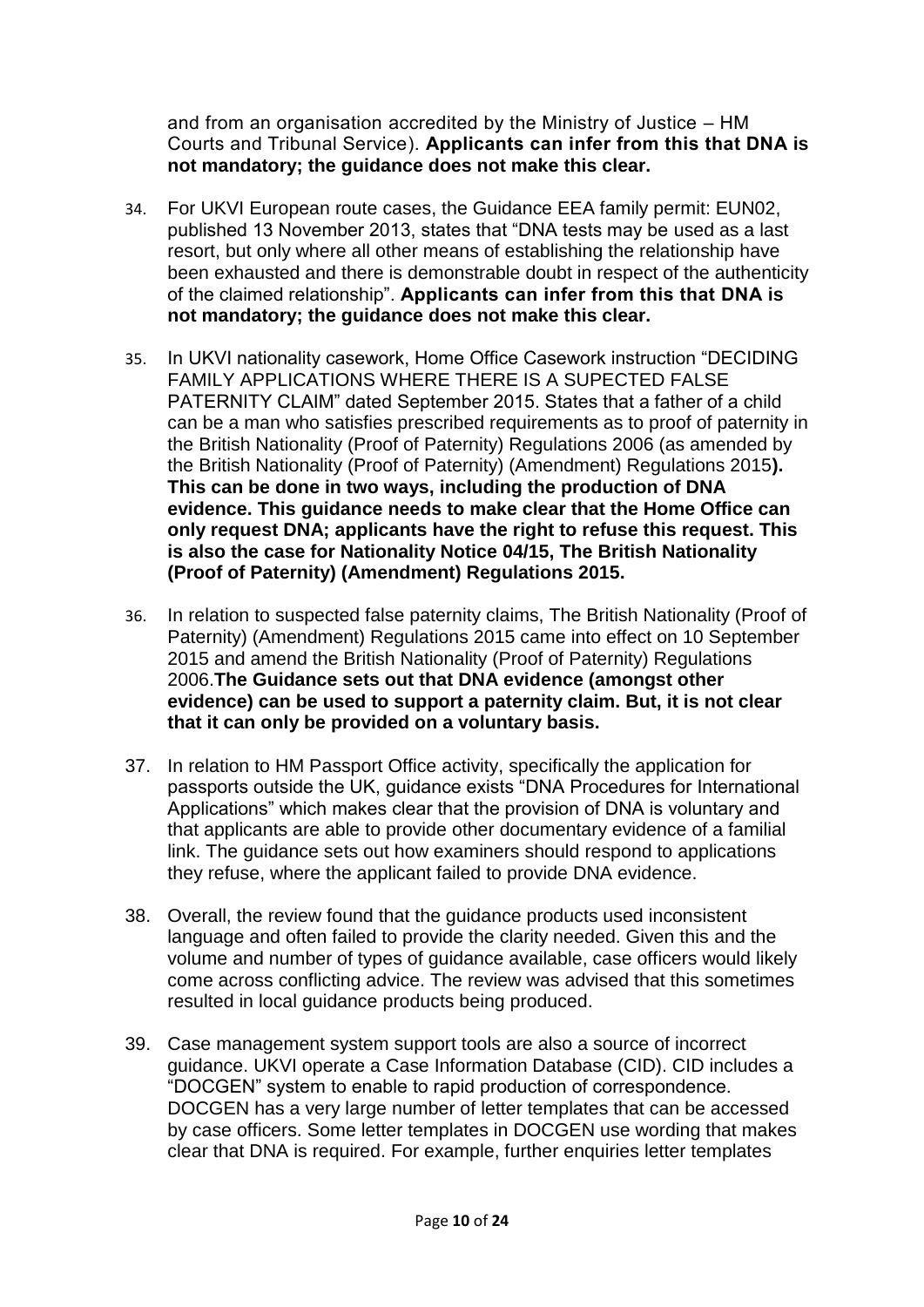ICD4890 to ICD4893. All templates on DOCGEN should be approved by policy officials.

40. Guidance helps deliver structured and consistent decision making. But, it should be noted that case officers deliver by making informed judgements. In the development of new guidance consideration should be given to the balance between guidance and the empowerment of case officers to make judgements.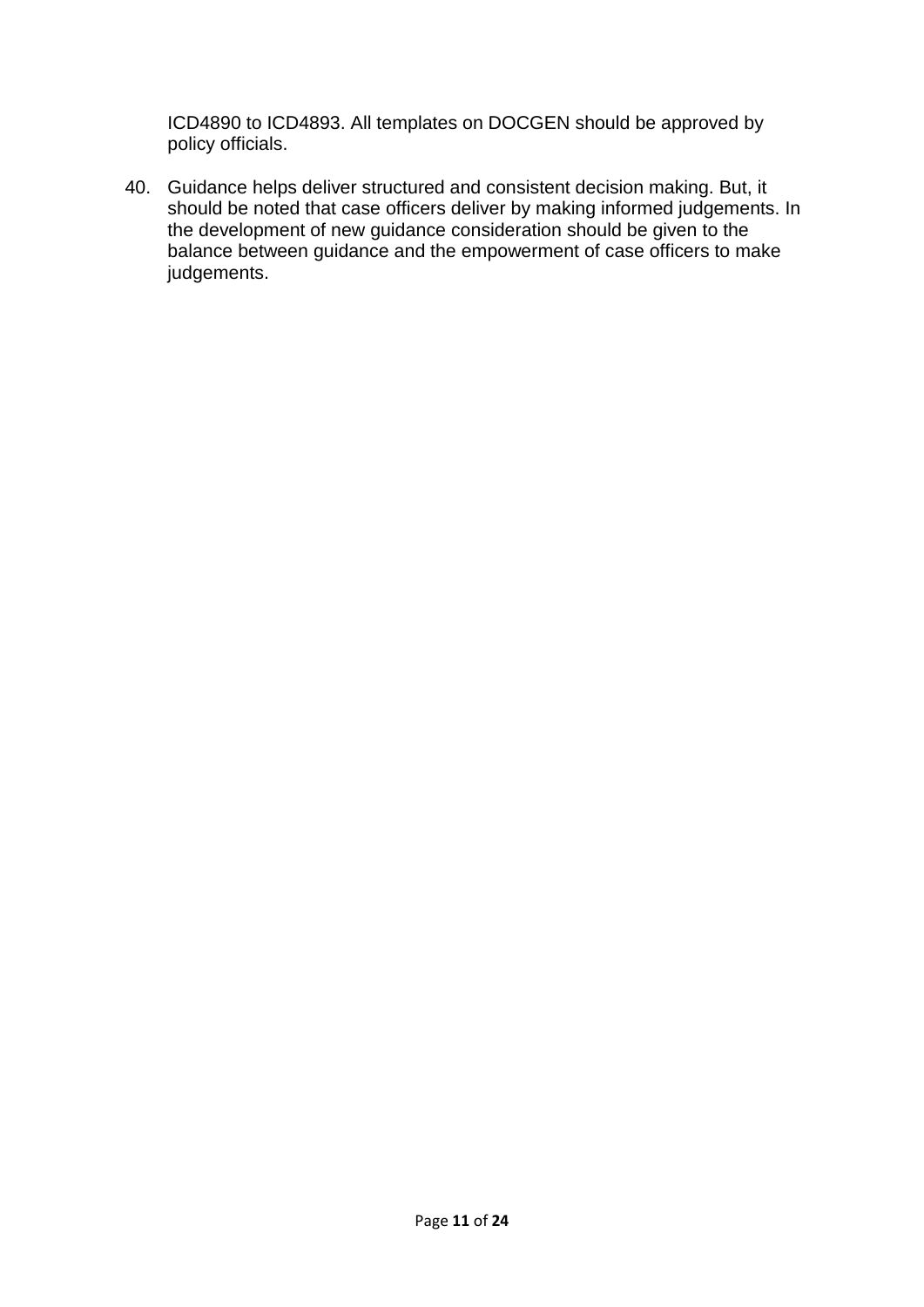### **OPERATIONAL PRACTICE**

- 41. Operational practices are shaped by the various types of guidance that exist, the quality and accessibility of guidance, the information technology systems that are available to particular teams, the relationship that operation teams have with policy officials, local training, ongoing support arrangements and assurance mechanisms and performance metrics.
- 42. The guidance products are available on a number of systems. All products that are available to the public should be on .GOV.UK. Publicly available and internal Home Office material should be on Horizon. Horizon and .GOV.UK are very difficult to navigate because of the scale of documents, lack of structure and limited search functionality. To compensate for this, UKVI officials in Sheffield have established a local IT Hub that brings together guidance from the *.*GOV.UK website and Horizon to compensate for this. The review was advised that local team leaders ensure that this is kept up to date.
- 43. UKVI officials overseas are unable to access Horizon. They have to rely on local IT hub arrangements and *.*GOV.UK website. The review was unable to determine the extent to which the 250 visa application centres align in terms of ensuring access to guidance products.
- 44. In terms of case management, in the UK, UKVI operate a Case Information Database (CID) through which a very large number of immigration cases are managed every year (over 100,000). Case officers can communicate with case subjects there by letter, email or via telephone. All phone calls should be logged on CID and the review was advised that case officers typically follow up with an email.
- 45. Paper files of correspondence are held in parallel with the electronic files stored on CID. Case reference numbers enable the reconciliation of electronic and hard copy records.
- 46. CID was first introduced in 2001 for UK based staff. Overseas offices use a different caseworking system called "Proviso".
- 47. CID includes a "DOCGEN" system to enable rapid production of correspondence. DOCGEN has a very large number of letter templates (1,500) that can be accessed by case officers. These templates can only be searched by document reference number (e.g. ICD 4890) not by letter type. Local subject matter experts are relied upon to identify the appropriate templates.
- 48. Policy officials play a key role in producing and approving guidance for operational officials to follow. Senior policy officials, informed by Home Office legal advisors, approve all guidance. Policy officials should ensure with operational officials that it is sufficiently clear and can be applied consistently.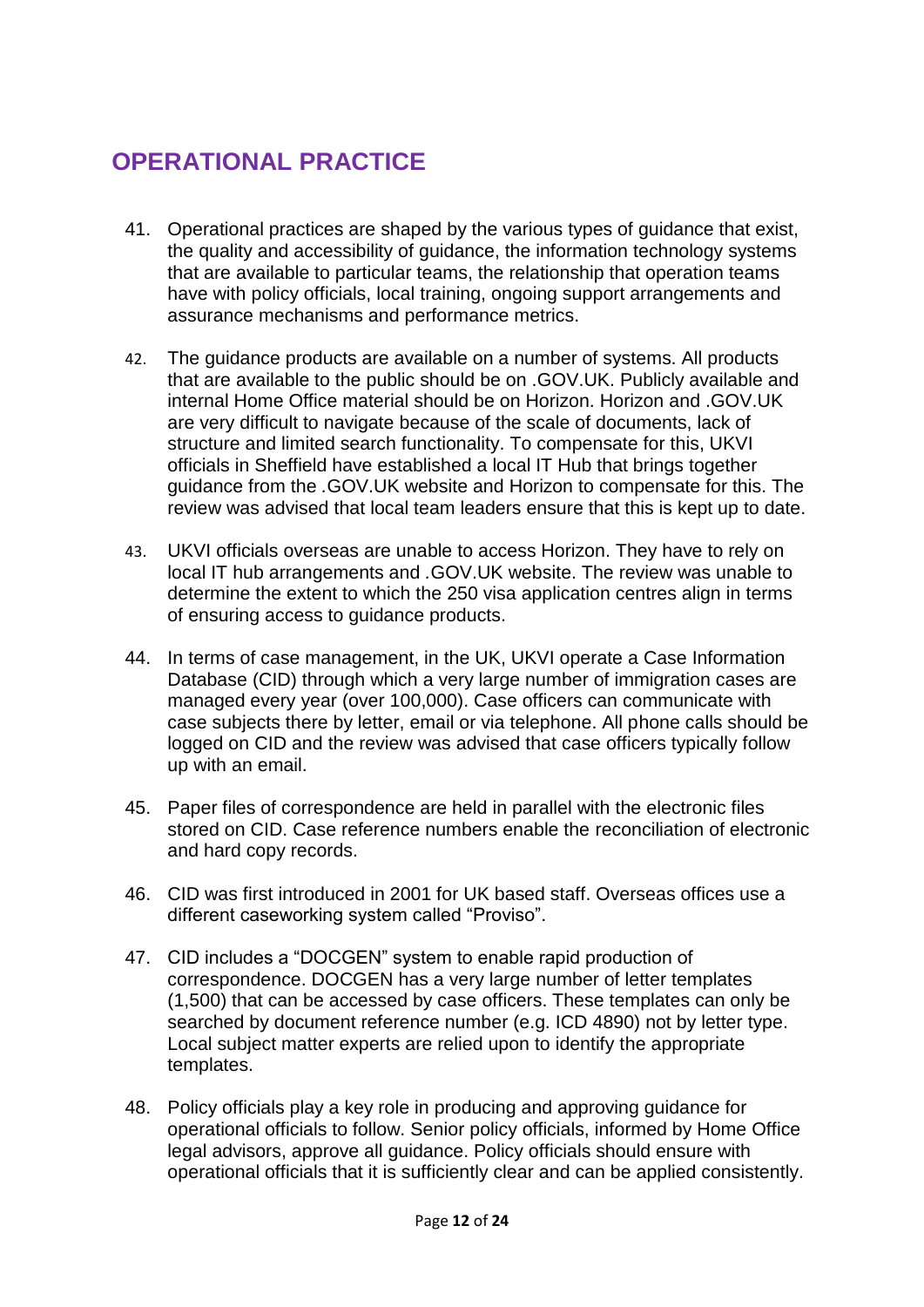- 49. Regular dialogue and consultation with operational colleagues is essential on such things as the development of new guidance, the effectiveness of current guidance and the potential impact of such things as legal challenges, court judgements and new domestic legislation.
- 50. The review was advised that:
	- For some teams monthly meetings are happening between operations and policy. Since Windrush, the relationship was getting closer.
	- Policy changes can come in rapidly with short deadlines to implement. Also calls from operational officials to renew guidance can be met with a slow response. This can lead to local interim arrangements.
	- Guidance can be complicated and ambiguous; with insufficient clarity over the action individuals should be taking in particular cases. Local experienced officials provide advice in these areas and local procedural guidance can evolve from this.
	- Joint policy and operations special projects teams have been established to drive innovation and improvements in UKVI activity.
	- New guidance can be cascaded in a number of ways to operational colleagues.
- 51. The review highlighted a clear need for policy officials to better understand operational practices and to own the end-to-end development and implementation of policies and associated guidance.
- 52. Busy operational teams have a key role to play in informing the development of policy and guidance. The reform of policy and guidance should be developed not from just a legal/compliance perspective. The experience of the applicant, who may be a vulnerable person seeking to reunite a family, should be at the centre of this work.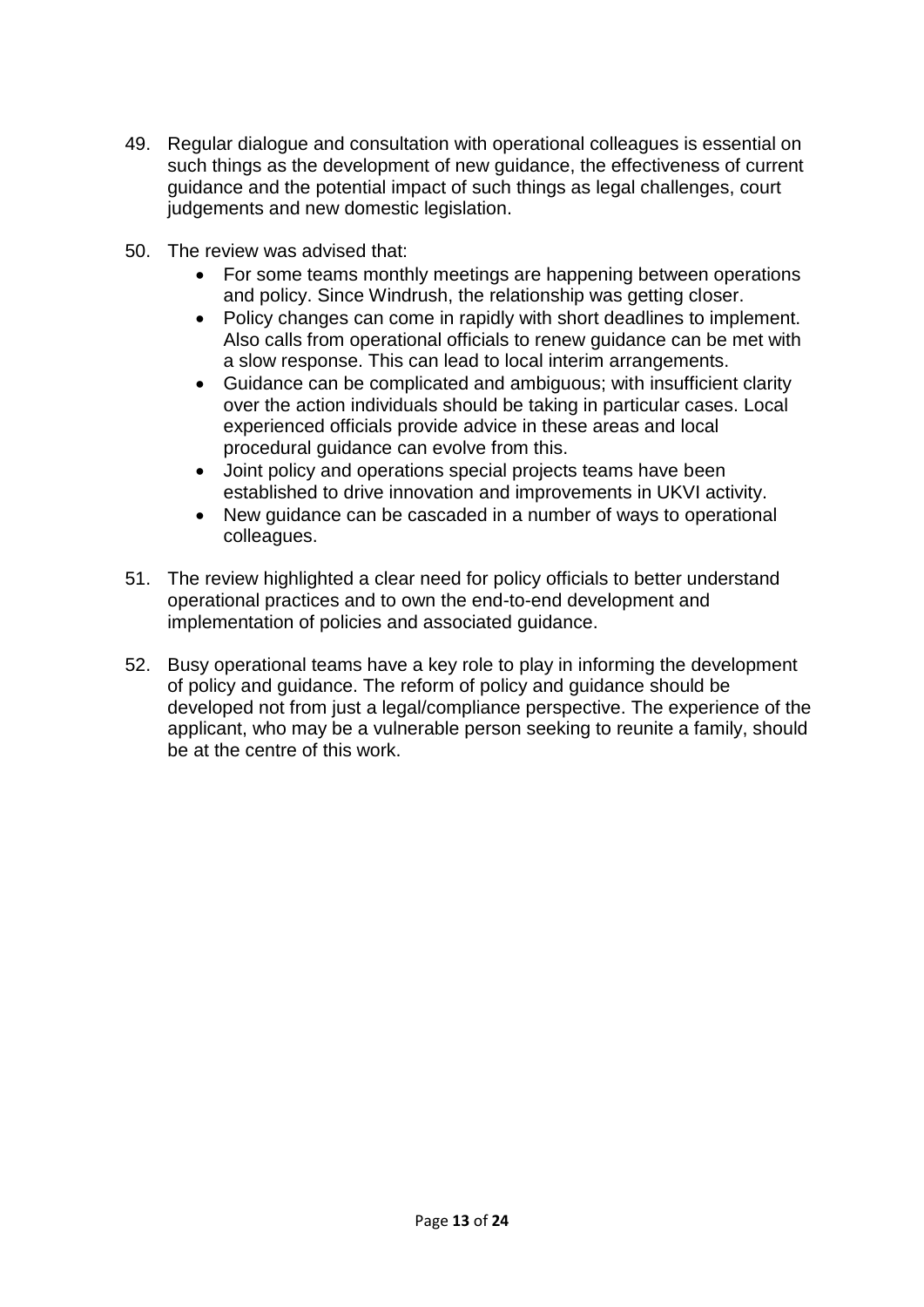# **TRAINING, SUPPORT & ASSURANCE ARRANGEMENTS**

- 53. UKVI has well established training, support and assurance arrangements for operational delivery across the organisation. These fall into four broad categories:
	- Local business level assurance
	- Second line business assurance
	- Third line business assurance, and
	- Independent assurance
- 54. At the local level, assurance is provided by ensuring that new staff receive mandatory structured training and are mentored in various decision making processes. For example, for asylum caseworkers, there is a five week training course for new decision makers plus six months of mentoring. Support and assistance is readily available; decision quality is reviewed by team leads, lead caseworkers and technical specialist teams provide expert assistance. The technical specialist teams are similar to the Chief Caseworker Units that were established as part of the Home Office response to Windrush.
- 55. The focus on training tends to be for new starters and continuous professional development relies on cascades of information. There is a very high level of demand for training given that caseworker teams have a relatively high staff turnover rate. The impact of this is particularly acute given the complexity of the UKVI system and the fact that it can take up to six months to train and assure the standards of case officers. Team leaders in Sheffield attribute the high staff turnover rate to an "internal market" in the local area between UKVI, DFE and DWP offices.
- 56. There are 250 Visa Applications Centres across the world. The review has not covered the local level assurance arrangements of these groups.
- 57. Second line assurance is provided by an Operational Assurance and Security Unit (OASU). OASU carries out targeted assurance reviews that very much focus on decision quality by local business units.
- 58. Third line assurance is provided by Internal Audit who have recently produced reports on the following:
	- Case files and Correspondence Management (KIM),
	- Passports and Visas Overseas Working Processes and Decision Quality,
	- Data Quality- CID and Removals,
	- Effectiveness of Assurance for Overseas Operations: UKVI & HMPO, and
	- Review of Home Office Borders and Immigration Guidance.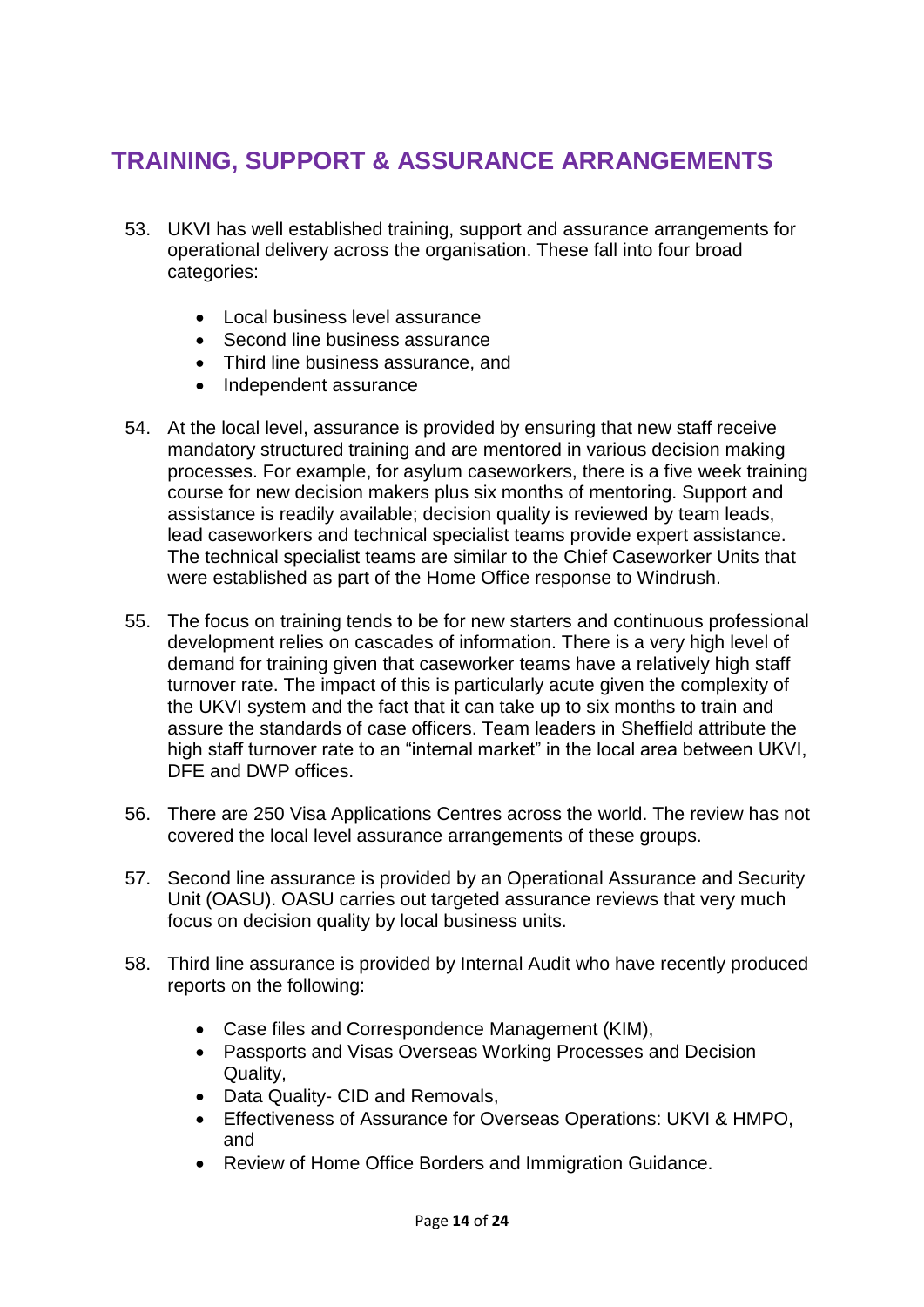- 59. On the Internal Audit review of Home Office Borders and Immigration guidance, there are two outstanding actions that are of most notable relevance to this review.
	- i. UKVI International to ensure that a strategy is developed for accessing guidance, forms and letter templates for those overseas which reduces the risk of incorrect versions being used
	- ii. UKVI should ensure that they provide guidance from one controlled source and link in with the UKVI International longterm strategy
- 60. The Independent Chief Inspector of Borders and Immigration (ICIBI) provides independent assurance, of specific aspects of operations and produces an annual report. ICIBI has carried out a number of inspections across the Borders and immigration system. In the Inspection of Asylum Intake (April-August 2017), a recommendation was made to conduct a thorough training needs analysis (TNA) for all staff and managers involved in the asylum process; review and deliver training in light of TNA results, amending guidance, mentoring and performance management as necessary and putting in place the means to evaluate changes. The Home Office response to this was very operationally focused. Training is required end-to-end for policy, strategy, legal and operational officials.
- 61. In the conduct of assurance activity as described above, it is assumed that all published guidance is correct given it has been authorised by senior policy officials and Home Office legal advisors. Greater levels of assurance are required in the production and approval of guidance products.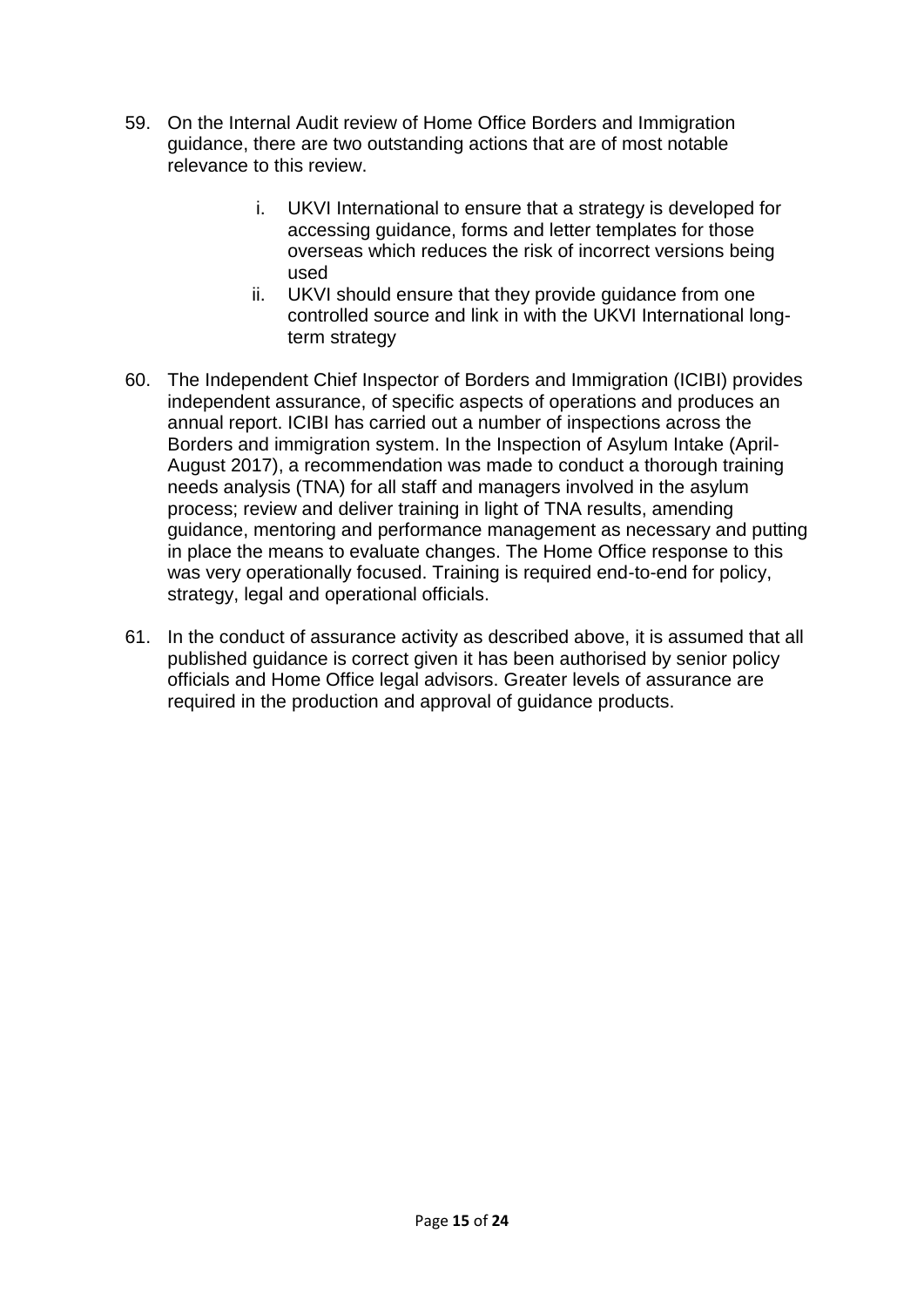# **THE PRACTICE OF INTELLIGENCE LED OPERATIONS**

- 62. Intelligence led operations play an important role in maintaining the integrity of the UK visa and immigration system. They can provide indicators of potential abuse, make intelligence referrals and improve current and past case working decisions through the revisiting of cases following a referral.
- 63. Operation Fugal was established in April 2016. This was a joint Immigration Intelligence, Human Rights and Complex Casework (HRCC) and Removals Casework (RCCD) activity established to identify the nature and scale of any paternity based abuse.
- 64. Immigration Enforcement Immigration Intelligence report "False Paternity Claims associated with Human Rights applications: Operation Fugal" reference 2016/254, entitled and dated 7 September 2016 provides detailed further background. Importantly, it identifies the characteristics and drivers associated with fraudulent paternity claims, suggesting mitigating action where appropriate.
- 65. The report made a number of key judgements. In relation to DNA, the following judgement was made:

"Legislative constraints present a significant barrier to the addressing of paternity based abuse, particularly the inability to expand and enforce mandatory DNA testing. This is applicable to both United Kingdom Visas and Immigration (UKVI) process and that of key stakeholders including Her Majesties Passport Office (HMPO) and the General Registry Office (GRO)".

- 66. This review was shown the DNA request process maps for Operation Fugal and non-Fugal cases. The review found no evidence of discrimination. The false paternity claims report 2016/254 gives a good insight into the way in which intelligence may result in greater scrutiny of some nationalities. For example, a website may exist that encourages paternity based abuse within a particular nationality community. This knowledge could result in greater focus on applications from some nationalities.
- 67. As described on page 13, teams exist that can be tasked to provide additional safeguards against any potential discrimination. Independent operational assurance reviews should be carried out regularly on all intelligence led operations covering authorisations to proceed, compliance with guidance, discrimination and data protection issues.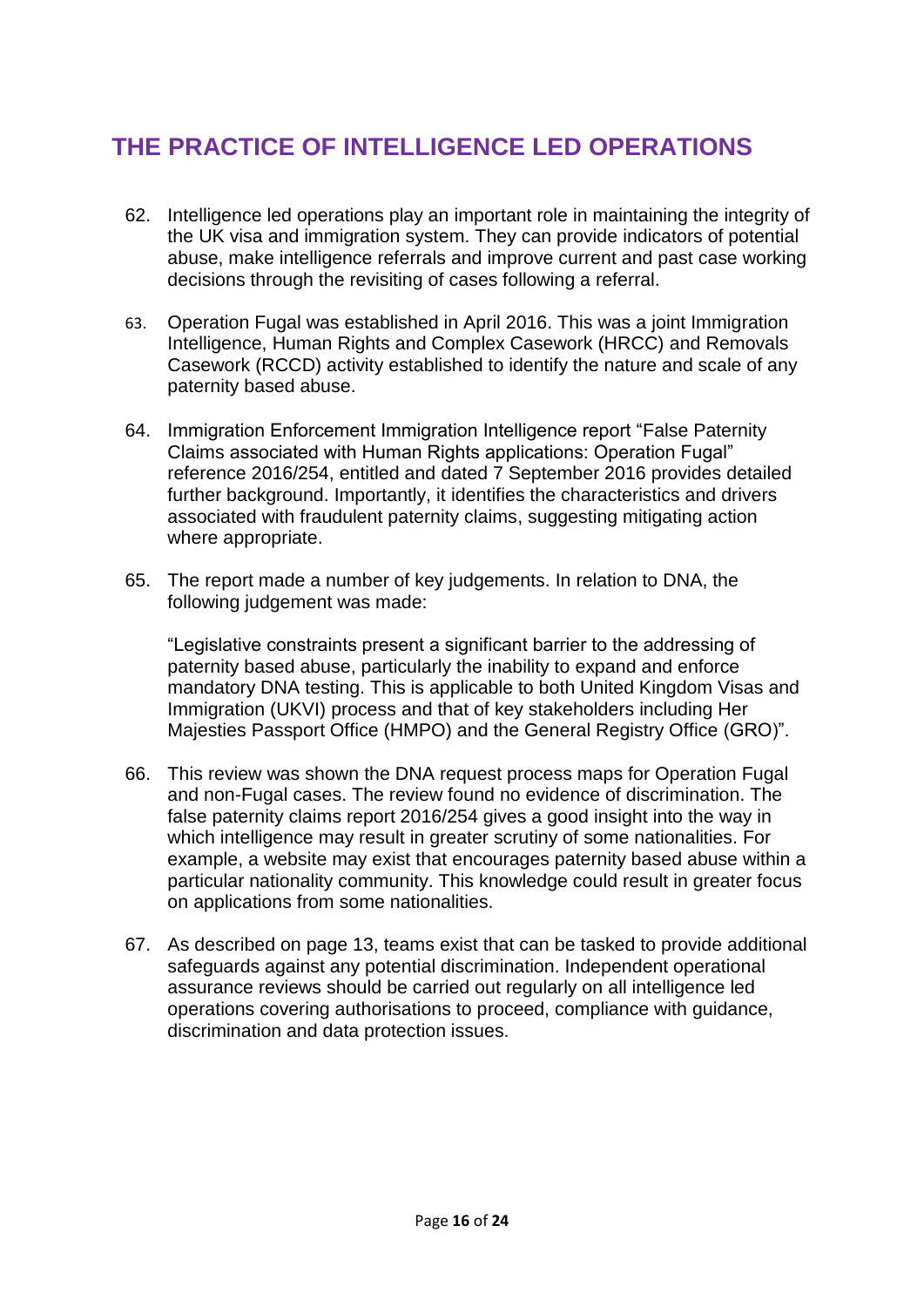## **OPERATIONAL OUTCOMES**

- 68. The review has established that it is impossible to quantify the exact numbers of cases for which applicants have been advised that they are required to provide DNA. Communications with applicants or their representatives can be via letter, email and telephone. All phone calls should be logged on CID and the review was advised that case officers typically follow up with an email. But, precise transcripts of conversations are not kept.
- 69. Operational officials provided the review with the following advice on case numbers:

*Analysis of available data shows that UKVI requested DNA evidence using the inappropriate wording in 398 cases within the overall Op Fugal (suspected paternity abuse) cohort of 591. Of these, 83 applications were refused and 7 within this number were refused solely for not providing the DNA evidence. A further 6 instances have been identified where the refusal is not solely based upon the non-provision of DNA evidence but it is referenced. These 13 are being reviewed. Due to the limitations of the caseworking database (CID) it is not possible to identify any other instances within the Human Rights and Family route where DNA evidence has been requested, but it is almost certain that there will be some. BICS Policy are in the process of drafting new DNA casework guidance that will be applicable to all future UKVI cases. An interim operational instruction will be issued to provide decision makers with appropriate guidance and will be used to review all outstanding Op Fugal cases.*

*Within the Gurkha concession, management information shows that since the policy was introduced in January 2015 through to July 2018, 51 cases have been identified where DNA was requested from applicants at their own cost. This number represents 1.7% of the 2937 applications received over the operation of this policy from January 2015 to date. In 4 cases, which were from the same family unit, the application was refused solely for not providing the requested DNA evidence. These cases have been reconsidered as they were refused for not supplying DNA when requested. A decision has now been made to issue visas subject to the family concerned sending in their passports and us completing security checks. Operational staff have written to the family but they have yet to receive a response.*

*Beyond this, the limitations of CID mean that it is not possible to establish further data on DNA requests or the use of inappropriate wording.* 

70. An anonymised example Op Fugal letter is at Annex B. This is one example of where UKVI have required, not requested, the provision of DNA.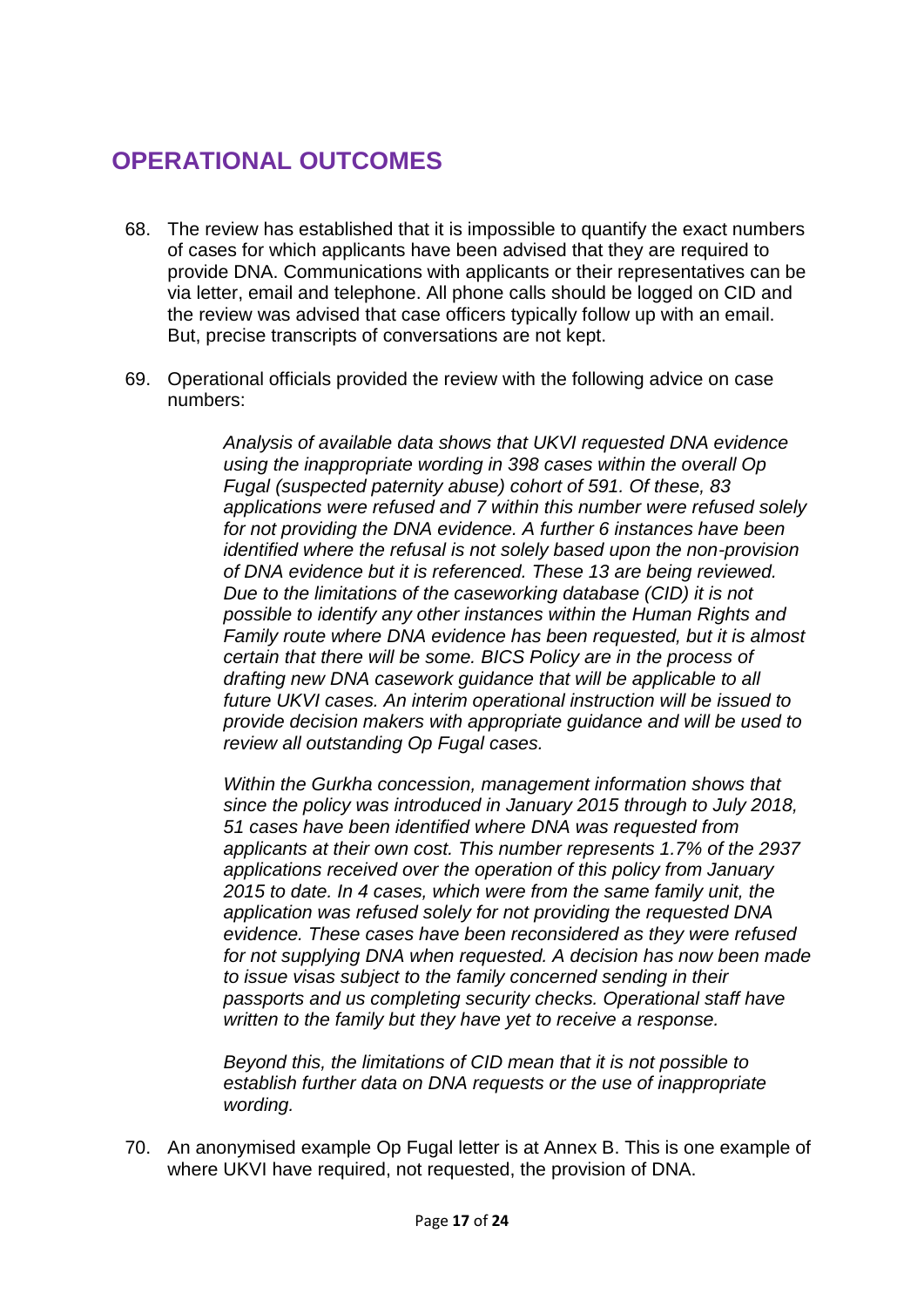# **THE VIRTUE OF DNA**

- 71. During the course of the review, it was clear that whilst the Home Office should only request DNA typically after a number of lines of enquiry have been followed, there may be some merit in having powers to request DNA earlier or require the provision of DNA. For example it may help to reduce processing times and remove unnecessary uncertainty and turmoil for families that may have been separated for some time. But, powers to request DNA may also potentially put family members at risk should, the paternity of a child be disproved through a DNA test.
- 72. The ICIBI's Inspection of family reunion applications (January-May 2016) that was laid before parliament in September 2016 described the importance of DNA. The report states, *"the inspection found that the Home Office was too ready to refuse applications where it judges that the applicant had failed to provide sufficient evidence to satisfy the eligibility criteria, when defending a decision to allow the "missing" evidence might have been the fairer and more efficient option. This was particularly the case when the key piece of evidence was a DNA test establishing the relationship to the sponsor was as claimed, and the Home Office's withdrawal of commissioned and funded testing in 2014 appeared to have been a major cause of the increase in first-time refusals for certain nationalities".*
- 73. The report made ten recommendations. Recommendation three of the report was for the Home Office to review its approach to DNA evidence in family reunion cases, including
	- *"Funding to commissioned DNA testing where the Home Office is unable to verify documents provided by the applicants.*
	- *Defer rather than refuse where the absence of DNA evidence is the only barrier to issue entry clearance; and*
	- *Update guidance so that it accurately reflects the approach and applicants are clear in what circumstances they should provide DNA testing results with their application"*
- 74. The Home Office accepted all ten recommendations, the formal response to recommendation three was:

*"The policy regarding DNA evidence is being reviewed by the Home Office and the outcome of the review should be known by the end of the year. Part of the review is the consideration of allowing applications to be deferred to allow DNA evidence to be submitted, and if the Home Office should commission such testing.*

75. It is understood that policy officials are still currently considering the potential opportunities and risks of changing our policy and, by definition, legislation relating to the acquisition and use of DNA information.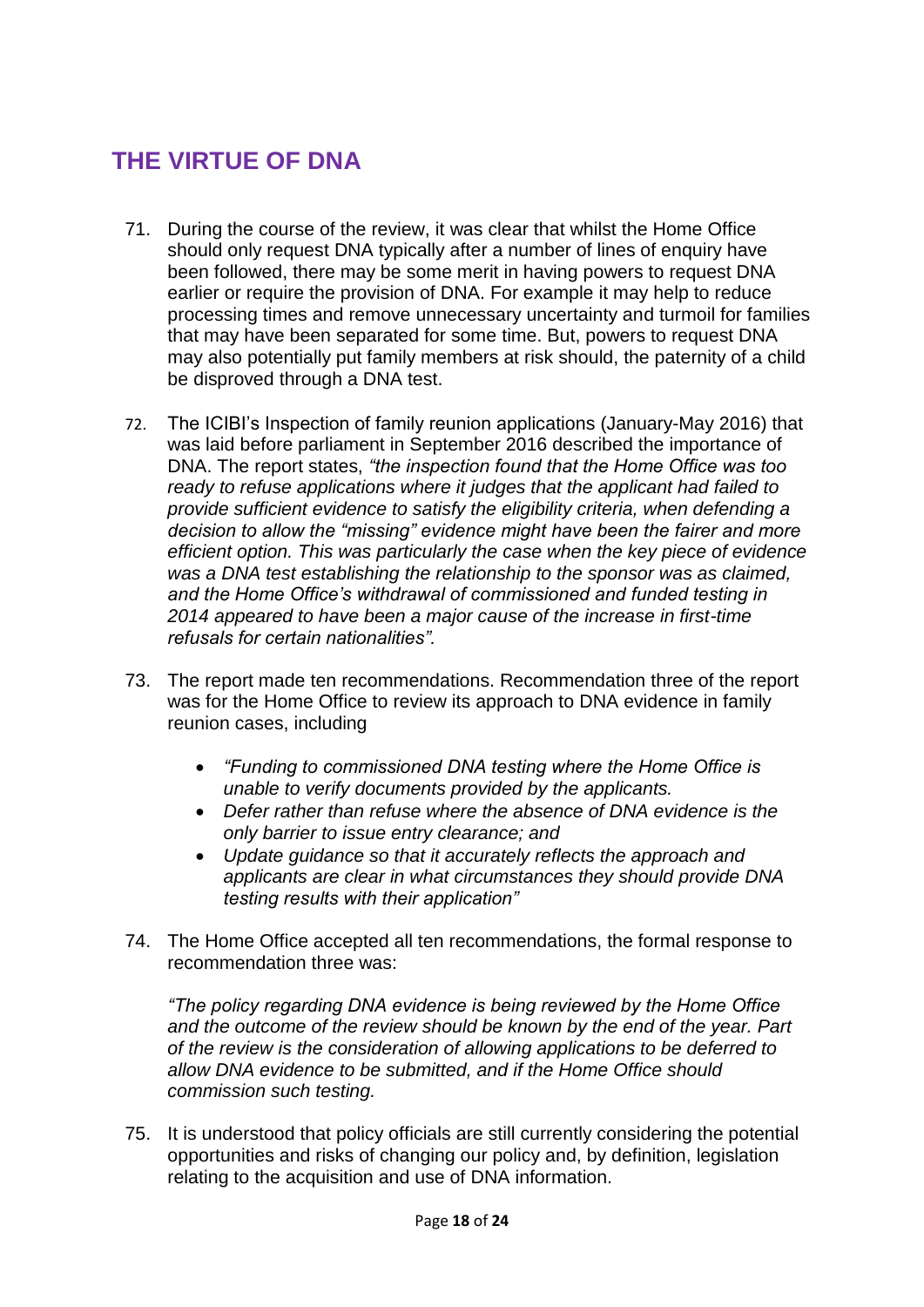#### **RECOMMENDATIONS**

- 76. Policy and operational officials are taking action to ensure clarity for operational officials on when and how DNA can be sought and used in the processing of applications. A number of cases are being reconsidered at pace.
- 77. This review has identified a number of policy and operational issues that must be addressed in order to deliver greater operational assurance for the Home Office Borders, Immigration and Citizenship (BICS) system. Fundamental reforms are required.
- 78. The review recommends the following in priority order:
- i. Work by operational officials to reconsider a number of cases that have been handled incorrectly should continue at pace.
- ii. In relation to DNA, clarifications and corrections should be made to all types of guidance. As part of this, various documents generator (DOCGEN) templates must be corrected.
- iii. Consideration should be given to identifying a single SRO for ensuring end-toend assurance in relation to requests involving DNA.
- iv. The departmental risk of the issues identified in this review should be quantified.
- v. Policy officials are currently considering the potential opportunities and risks of changing our policy and, by definition, legislation relating to the acquisition and use of DNA information. They should be set a deadline for this work.
- vi. A thorough training needs analysis (TNA) for staff and managers should be carried out across the BICS system. This should include policy, strategy, legal and operational officials.
- vii. Policy and Operational officials should consider other cross cutting issues for which the Department would benefit from the appointment of an SRO to deliver end-to-end assurance.
- viii. Greater rigour must be applied in the development of guidance in partnership with operational officials and in the formal approval of guidance by policy and legal officials. Guidance for operational commands should be short, clear and concise and provide absolute clarity over requirements and importantly where case officer judgements can and should be made. Consistent language must be used. Letters to applicants or their representatives must be clear, concise and take into account international translation issues.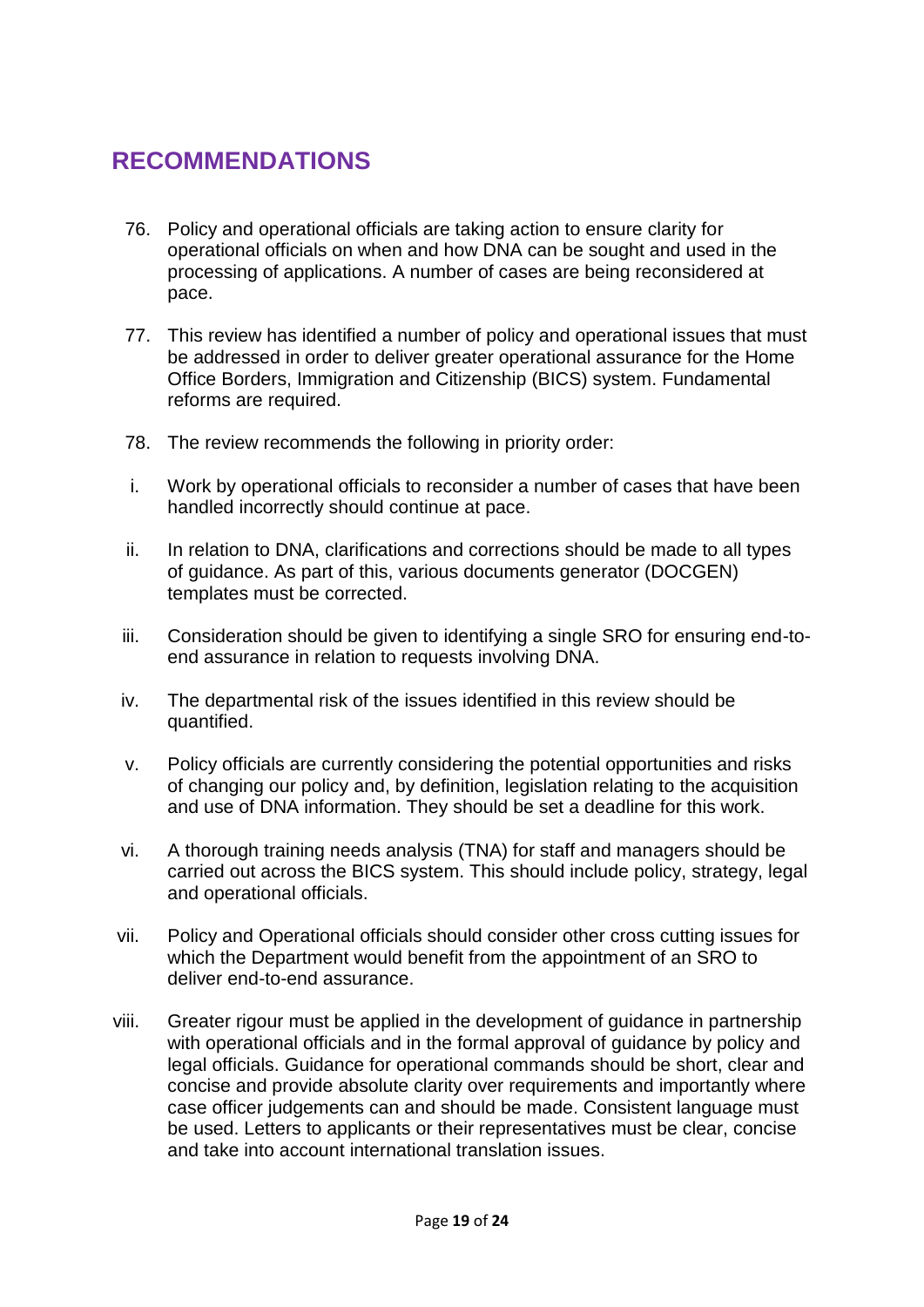- ix. Arrangements should be made to ensure a single source of truth for guidance. Strict configuration controls should be put in place in UK and overseas offices. Urgent consideration should be given to making improvements to .GOV.UK and Horizon arrangements. New guidance products and amended guidance products must be cascaded effectively and consistently.
- x. Information Technology systems supporting the dissemination of guidance and the conduct of operations must be brought up to date to enable efficient, effective processing, case tracking and management information relating to all case activity and communications. Funding should be identified for this. The plans to replace the Case Information Database (CID) should be reviewed informed by this review.
- xi. All policy officials must develop an improved understanding of operational activity; as a minimum, weekly meetings should be held to discuss issues and opportunities. Local innovations should be shared and applied across the BICS system.
- xii. The Simplification Steering Group terms of reference should be reviewed to ensure adequate focus in placed on end-to-end assurance.
- xiii. Independent assurance mechanisms must be applied regularly to ensure guidance aligns with the law, is clear, concise and easily accessible by operational colleagues around the world. The Operational Assurance and Security Unit (OASU) could play a key role here, beyond their current local decision quality focus.
- xiv. Independent operational assurance reviews should be carried out regularly on all intelligence led operations covering authorisations to proceed, compliance with guidance, discrimination and data protection issues.
- xv. Recommendations that are made by Internal Audit and the Independent Chief Inspector of Borders and Immigration (ICIBI) must be completed promptly.
- xvi. As part of the Home Office People Plan activities, consideration should be given to how we can reduce staff turnover in operational teams. Reduced staff turnover should result in increased operational assurance.
	- 79. In delivering these recommendations consideration should be given to establishing and appropriately resourcing a formal programme of change given the scale and complexity of the reform work.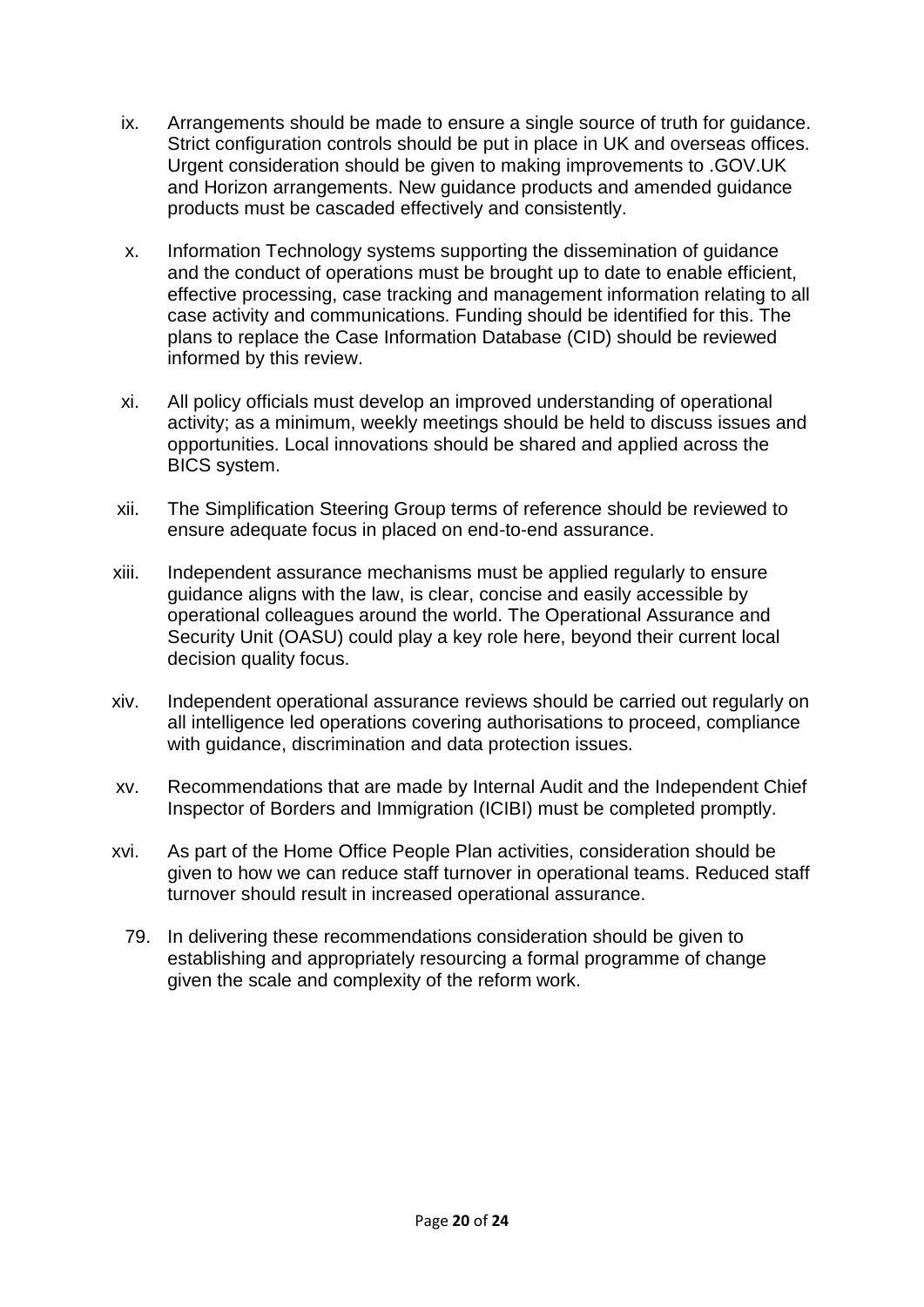# **ANNEX A: REVIEW TERMS OF REFERENCE**

#### **1. Aim**

Further to recent Parliamentary questions about the Government's policy on requirements to provide DNA in visa and asylum cases, it has become apparent that the Home Office has been requiring DNA evidence in some cases, contrary to our policy. The Immigration Minister has asked the Permanent Secretary to commission an urgent review to understand the facts and identify remedial action.

#### **2. Objectives**

The proposed programme of work should explore:

- i. State the law;
- ii. State what our published guidance and any unpublished guidance said;
- iii. State what letters said to applicants;
- iv. State what caseworking practice was actually followed;
- v. Establish if possible how many cases may have been wrongfully decided and recommend remedies;
- vi. Comment as to any discrepancies between law, policy guidance and caseworking practice and make recommendations as to how to avoid such discrepancies (short and longer-term remedies);
- vii. Comment as to the practise of intelligence-led operations as revealed by this case and whether adequate safeguards are in place to avoid discrimination;
- viii. Identify root causes and recommend actions to be taken to address those causes.

#### **3. Timing**

The lead for this programme of work will provide a full analysis of the issues and a final report that addresses the objectives at para 2, to the Permanent Secretary by the end of August 2018.

#### **4. Team**

The review will be led by Richard Alcock, Director OSCT.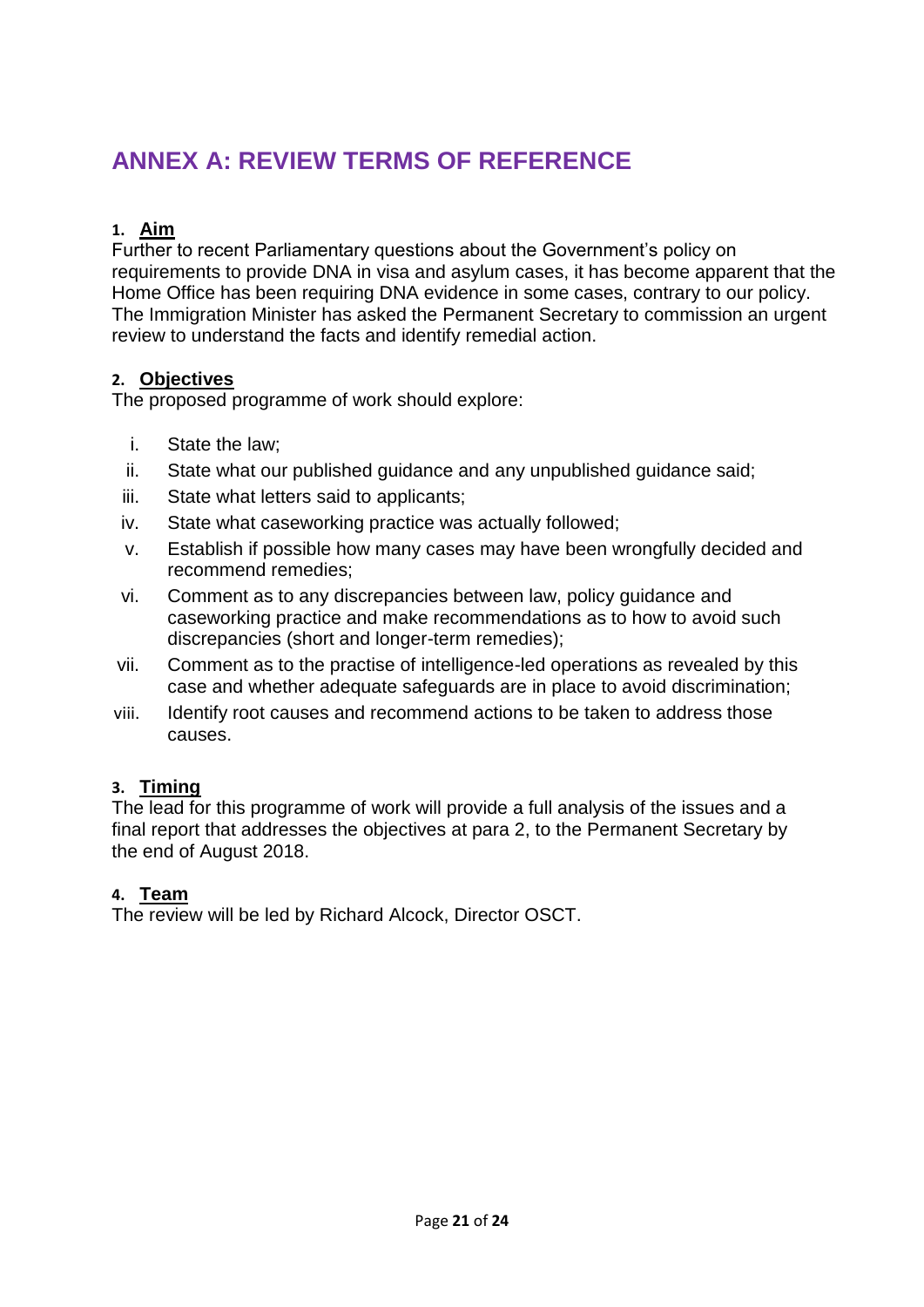# **ANNEX B: AN ANONYMISED EXAMPLE OP FUGAL LETTER**

|                   | UK Visas and Immigration<br>PO Box 3468<br>Sheffield |                     |                                             |
|-------------------|------------------------------------------------------|---------------------|---------------------------------------------|
| ्<br>सिome Office |                                                      |                     |                                             |
|                   |                                                      |                     |                                             |
|                   |                                                      |                     | Available on request                        |
|                   | Web                                                  |                     | www.gov.uk/uk-visas-immigration             |
| [REDACTED]        |                                                      | Our Ref<br>Your Ref | [REDACTED]<br>[REDACTED]                    |
|                   |                                                      | Case ID             | [REDACTED]                                  |
|                   |                                                      | Date                | Error! Reference source not<br>$f_{\alpha}$ |

#### **Please note a reply is required by 03 February 2017**

#### Dear **Error! Reference source not found.**

#### Re: [REDACTED]

Thank you for your client's application for leave to remain in the UK.

To help me consider the matter, please send me the following documents. Please send **ORIGINAL** documents as photocopies are **NOT** acceptable for the purpose of deciding your client's application.

Documents required:

- 1. Divorce certificate to show [REDACTED] is no longer married to [REDACTED]
- 2. Documentary evidence to confirm that your client's dependant children reside with your client at her current address. This should be on official headed paper and be from your client's children's school, nursery, health visitor, GP or Local Authority.
- 3. If [REDACTED] does not reside with [REDACTED] then please provide documentary evidence to confirm that he has contact with [REDACTED] This should be on official headed paper and be from your client's child's school, nursery, health visitor, GP or Local Authority. The letter should confirm what contact your [REDACTED] has with [REDACTED], for example whether has attended appointments with them and whether he is listed as one of their emergency contacts.
- 4. DNA test to prove that [REDACTED] is the father of [REDACTED]. We can only accept a DNA test report from an organisation accredited by Her Majesty's Court Service (HMCS), a list of which can find on the HMCS website: <http://www.justice.gov.uk/courts/paternity-testing>

The following evidence must also be provided:

• Copies of the sample documents used to generate the DNA tests. These should include the details of the providers, photographs of the same, the details of the individual who took the samples and their signature to outline they were correctly taken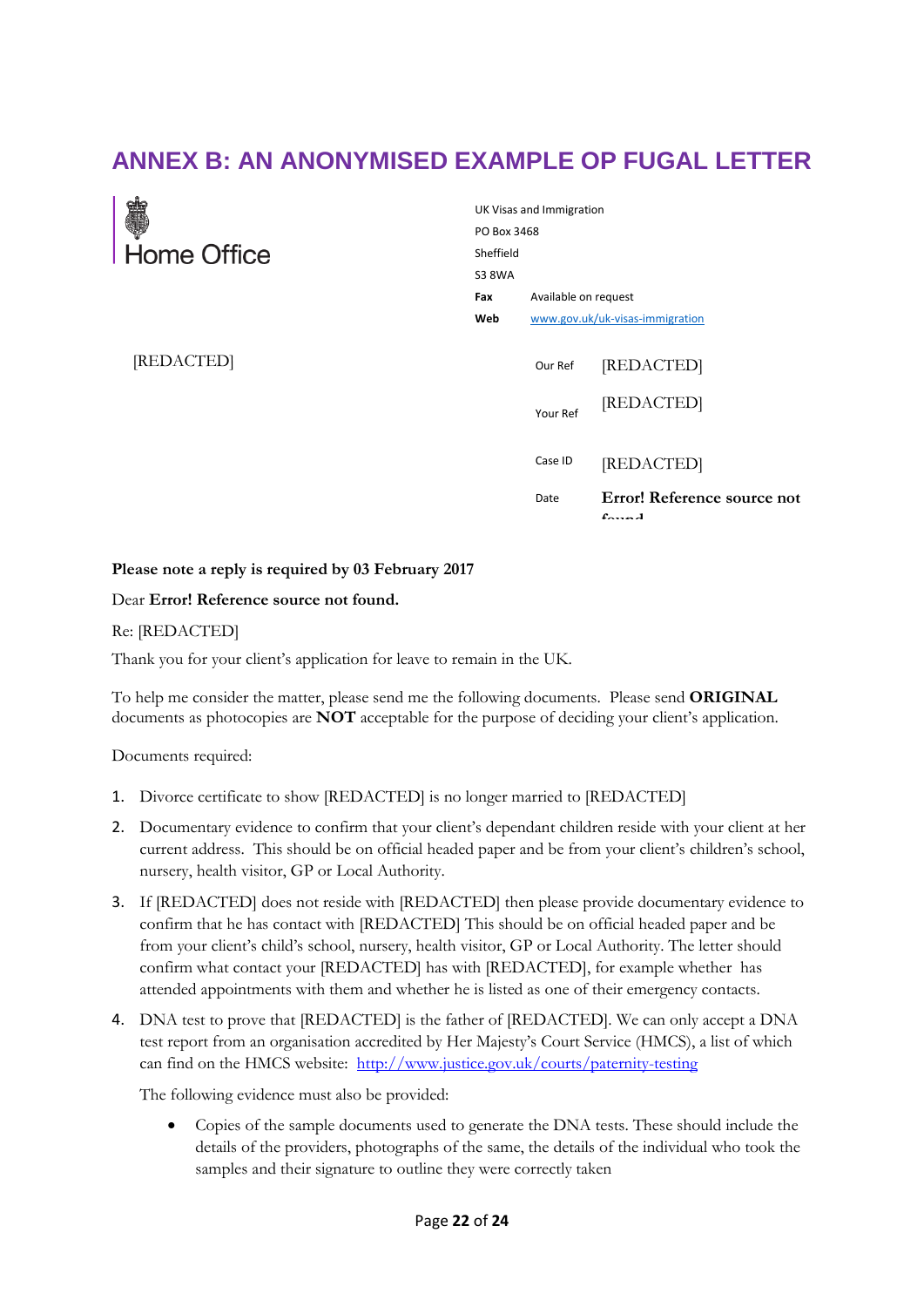• Copies of the ID documents provided in support of the DNA test or photos taken of the applicant's by the sample taker which should be certified

#### Our aim is to make a decision on your client's case promptly. To enable us to do this it is **essential that your client uses the enclosed return label and ensure the information reaches us by 03 February 2017**

If your client fails to produce the information requested within the time that has been given, I must warn you that the application will be considered on the basis of the information currently available. Please be aware that under S-LTR.1.7. of Appendix FM of the Immigration Rules, an application for limited leave to remain will be refused on grounds of suitability where the applicant has failed without reasonable excuse to comply with a requirement to provide information.

For up-to-date turn-around times on particular applications, can I please ask that your client visits our website www.gov.uk/uk-visas-immigration for the current timescales.

Yours faithfully,

[REDACTED] UK Visas and Immigration